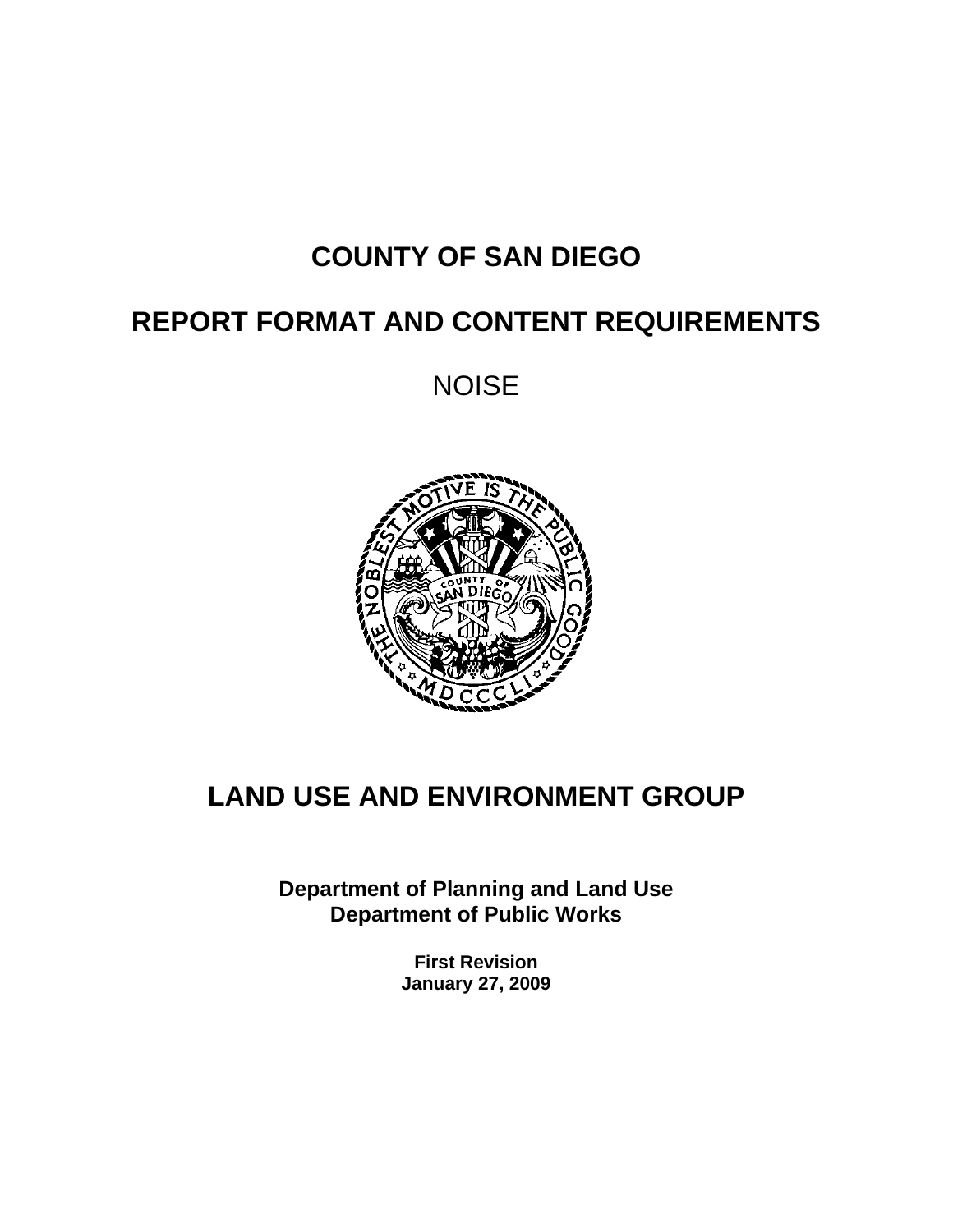#### **APPROVAL**

I hereby certify that these Guidelines for Determining Significance and Report Format and Content Requirements for Noise are a part of the County of San Diego, Land Use and Environment Group's Guidelines for Determining Significance and Technical Report Format and Content Requirements and were considered by the Director of Planning and Land Use, in coordination with the Director of Public Works on the 27th day of January, 2009.

**ERIC GIBSON** Director of Planning and Land Use

**JOHN SNYDER Director of Public Works** 

I hereby certify that these Guidelines for Determining Significance and Report Format and Content Requirements for Noise are a part of the County of San Diego, Land Use and Environment Group's Guidelines for Determining Significance and Technical Report Format and Content Requirements and have hereby been approved by the Deputy Chief Administrative Officer (DCAO) of the Land Use and Environment Group on the 27th day of January, 2009. The Director of Planning and Land Use is authorized to approve revisions to these Guidelines for Determining Significance and Report Format and Content Requirements for Noise except any revisions to the Guidelines for Determining Significance presented in Chapter 4.0 must be approved by the Deputy CAO.

Approved, January 27, 2009

Chandra

**HANDRA WALLAR** Deputy CAO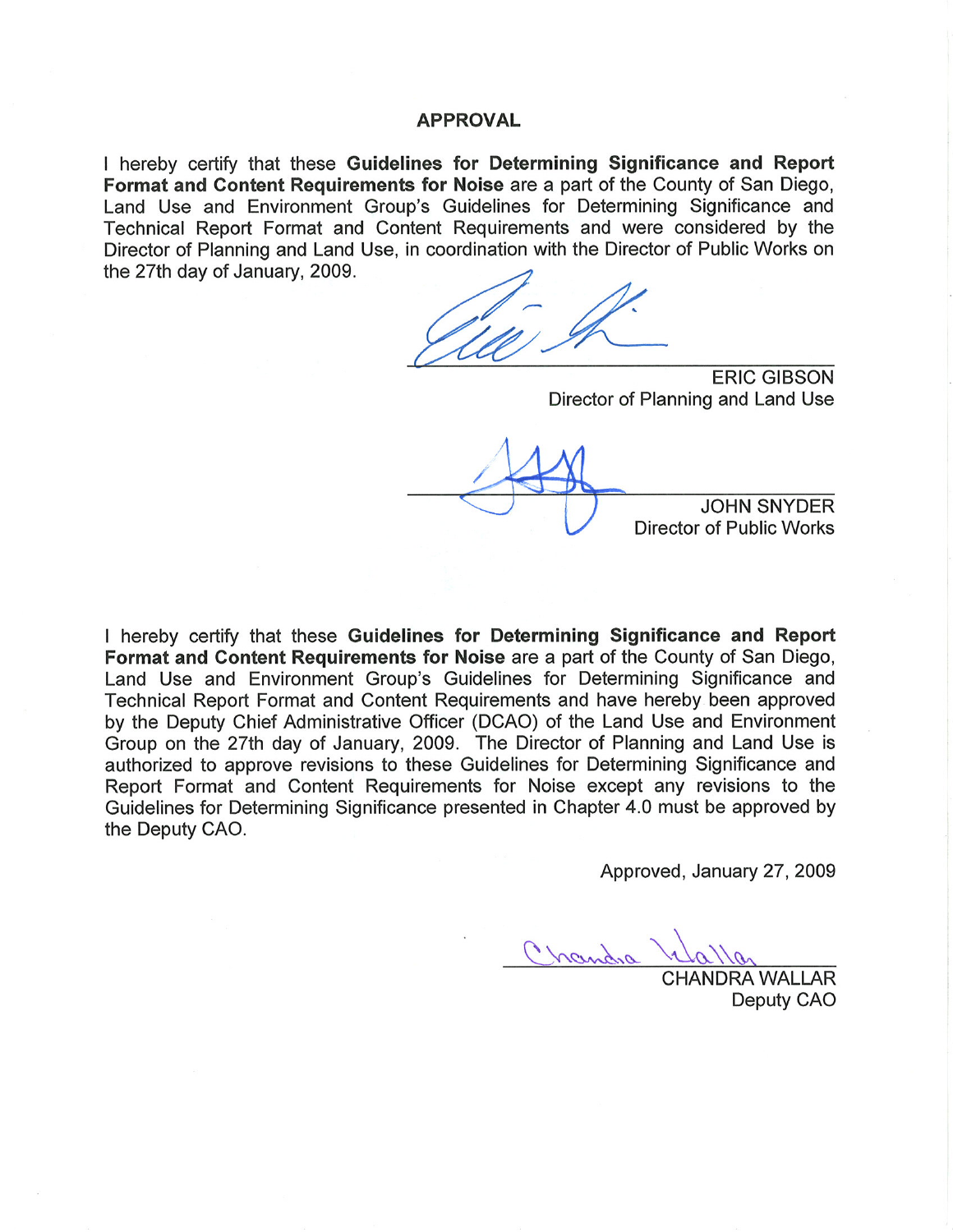#### **PURPOSE**

The Noise Report Format and Content Requirements provide guidance on conducting noise assessment and preparing reports for discretionary projects being processed by the Land Use and Environment Group. These guidelines are designed to:

- 1. Ensure the quality, accuracy and completeness of noise impact reports.
- 2. Aid in staff's efficient and consistent review of maps and documents from different consultants.
- 3. Provide adequate information to make appropriate planning decisions and to make determinations regarding conformance with applicable regulations.
- 4. Increase the efficiency of the environmental review process and avoid unnecessary time delays.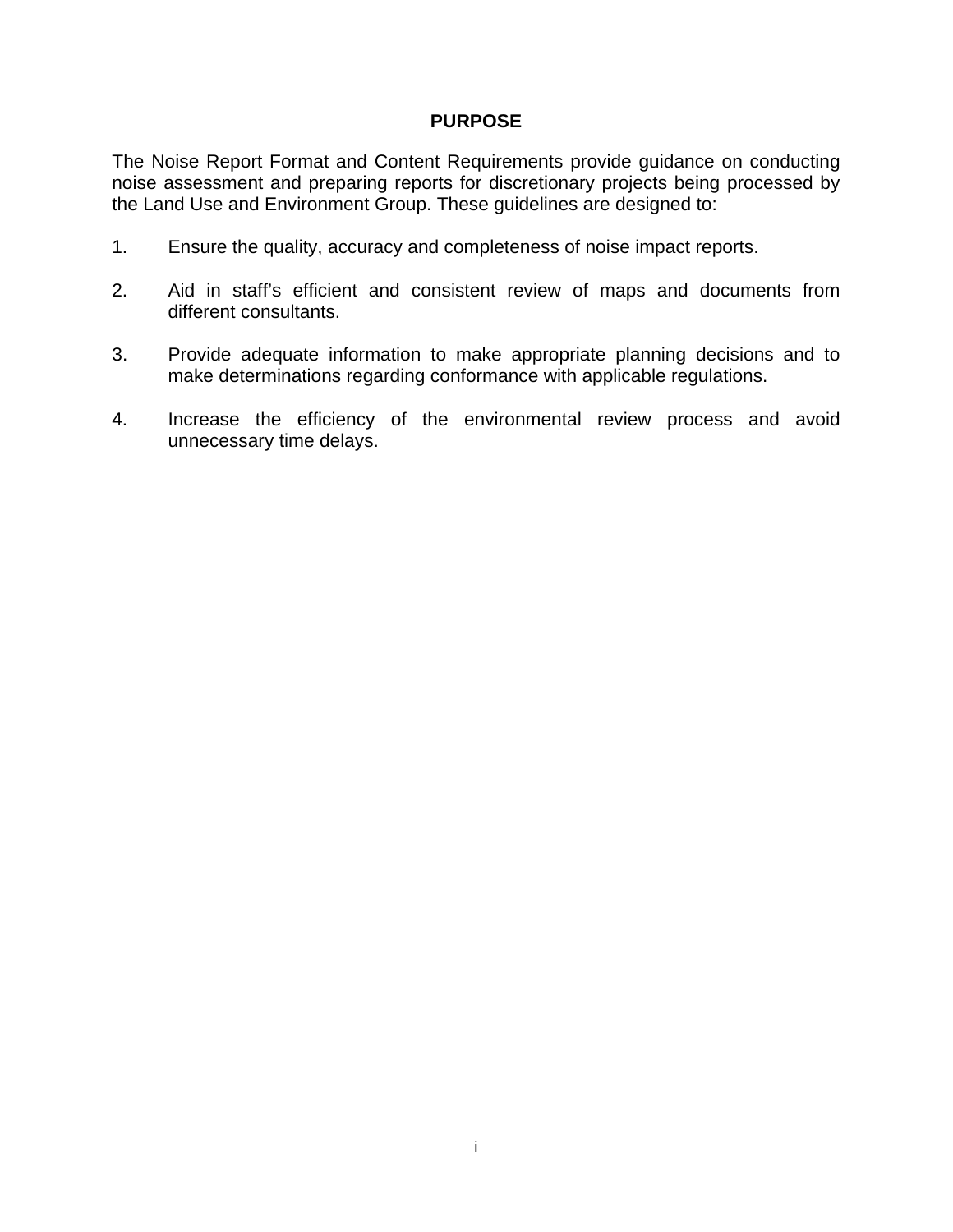#### **TABLE OF CONTENTS**

#### **SECTION PAGE**  $1.0$  $1.1$  $2.0$  $2.1$  $2.2$

#### **ATTACHMENT**

| <b>Attachment A</b> |  |  |
|---------------------|--|--|
|---------------------|--|--|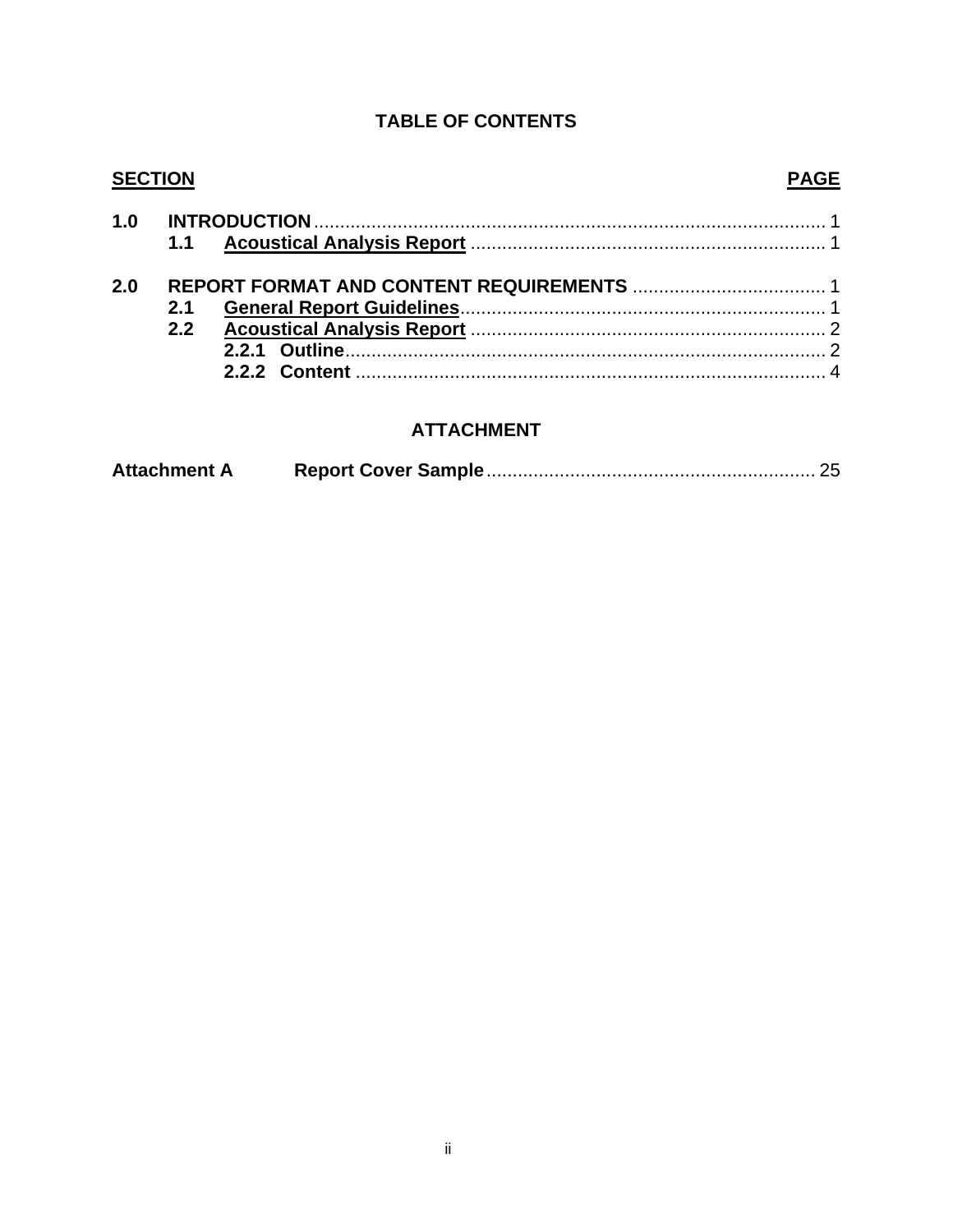# **1.0 INTRODUCTION**

All noise assessment shall follow the requirements in this document. The overall length of reports and amount of information to include will vary depending on the size and scope of the project, the regional setting, and the degree of impacts proposed.

# **1.1 Acoustical Analysis Report**

An Acoustical Analysis Report is required for projects with potential significant noise impacts.

# **2.0 REPORT FORMAT AND REQUIREMENTS**

# **2.1 General Report Guidelines**

All written reports shall follow these general guidelines:

- Reports should be technical in nature and should avoid anecdotal or extraneous information.
- Reports should be concise and written in a professional manner suitable for peer review. Staff may reject reports based on inadequate quality if the report is written in such a manner that a timely and accurate review cannot be completed.
- Acoustical reports should be bound such that staff may easily review the document. Shorter reports may be stapled, but longer documents should be bound by other methods, such as comb binding.
- Attached plot plans must be to scale and contain a north arrow and both number and bar scales. When maps are reduced, adjust the scale, or mark the map "Reduced/Use Bar Scale".
- For Full Acoustical Analysis Reports, each chapter and subsection of the report should be clearly delineated with bold print and/or underlining and will use the numerical headings contained in these report requirements.
- Draft copies of the report shall have all changes made in response to staff comments in strikeout/underline form. Final copies of the report shall be clean, with all editing marks removed.

All acoustical reports will be reviewed for technical accuracy and completeness by a staff noise specialist. Reports are considered draft until staff determines the report to be complete. Each submittal and review of a draft noise report is considered an "iteration". During each iteration, staff will either determine the report to be complete or respond with comments for necessary changes. The County expects that the first iteration will be as complete and comprehensive as possible to address issues in the scoping letter. However, each report may have up to three iterations, after which project denial may be recommended due to inadequate environmental progress.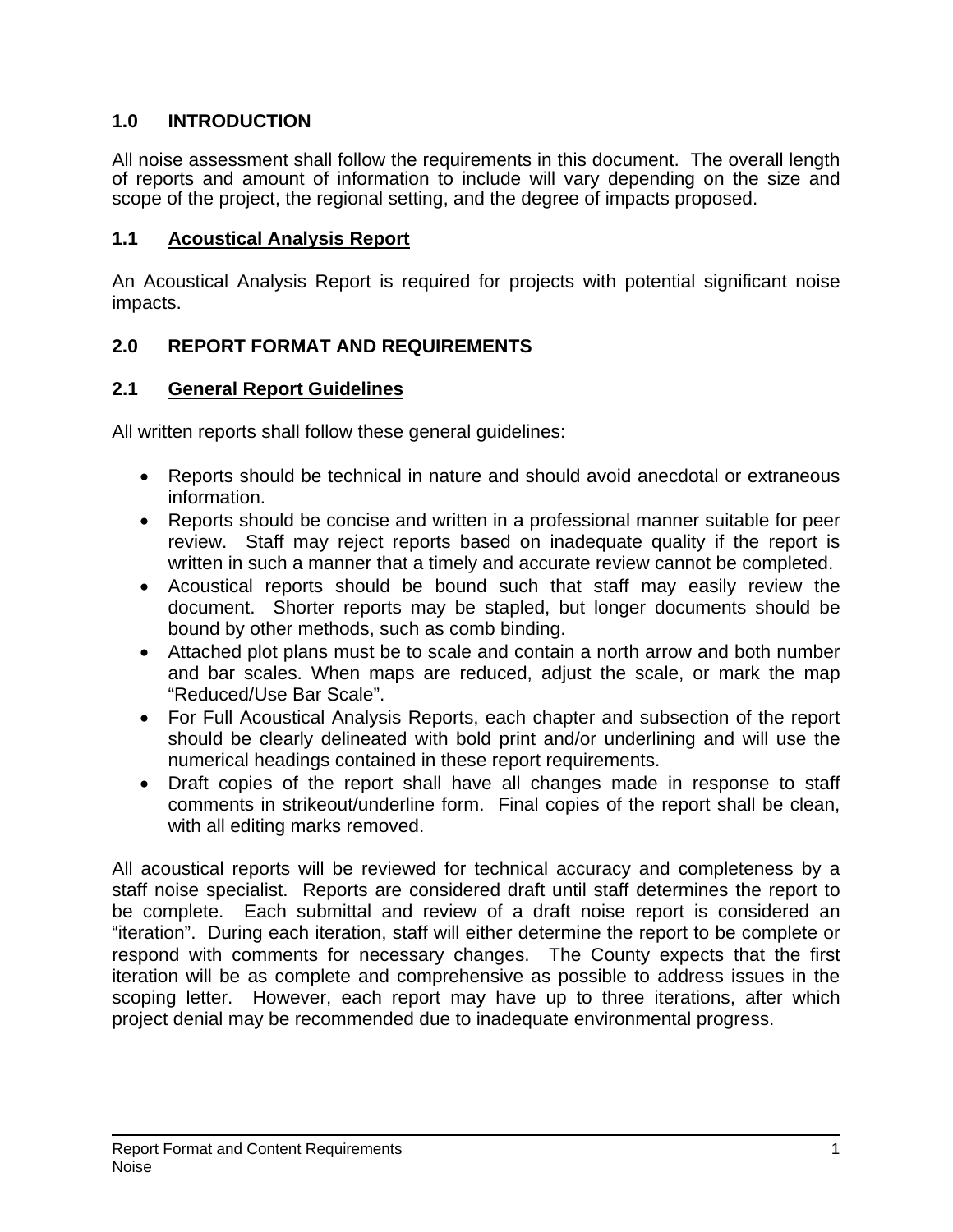# **2.2 Acoustical Analysis Report**

# **2.2.1 Outline**

The required sections of the Full Acoustical Report are provided in the outline below:

|     | <b>ACOUSTICAL ANALYSIS REPORT OUTLINE</b><br><b>COVER PAGE</b><br><b>TABLE OF CONTENTS</b><br><b>GLOSSARY OF TERMS AND ACRONYMS</b><br><b>EXECUTIVE SUMMARY (REPORT SUMMARY)</b> |                                                                                                                                                                                                                                                                   |  |  |  |  |
|-----|----------------------------------------------------------------------------------------------------------------------------------------------------------------------------------|-------------------------------------------------------------------------------------------------------------------------------------------------------------------------------------------------------------------------------------------------------------------|--|--|--|--|
| 1.0 |                                                                                                                                                                                  | <b>INTRODUCTION</b>                                                                                                                                                                                                                                               |  |  |  |  |
|     | 1.1                                                                                                                                                                              | <b>Project Description</b>                                                                                                                                                                                                                                        |  |  |  |  |
|     | 1.2                                                                                                                                                                              | <b>Environmental Settings &amp; Existing Conditions</b><br>a. Settings & Location<br><b>b. Existing Noise Conditions</b>                                                                                                                                          |  |  |  |  |
|     | 1.3                                                                                                                                                                              | <b>Methodology &amp; Equipment</b><br>a. Noise Measuring Methodology & Procedures<br>b. Noise Modeling Software<br>c. Noise Formulas and Calculations                                                                                                             |  |  |  |  |
| 2.0 |                                                                                                                                                                                  | NOISE SENSITIVE LAND USES (NSLU) AFFECTED BY AIRBORNE NOISE                                                                                                                                                                                                       |  |  |  |  |
|     | 2.1                                                                                                                                                                              | <b>Guidelines for the Determination of Significance</b>                                                                                                                                                                                                           |  |  |  |  |
|     | 2.2                                                                                                                                                                              | <b>Potential Noise Impacts</b><br>a. Potential Build-out Noise Conditions & Impacts<br><b>Exterior Locations</b><br>i. I<br>ii. Interior Locations<br>b. Design Considerations & Mitigation Measures<br><b>Exterior Locations</b><br>i.<br>ii. Interior Locations |  |  |  |  |
|     | 2.3                                                                                                                                                                              | <b>Off-site Direct &amp; Cumulative Noise Impacts (If applicable)</b><br>a. Direct Noise Impacts<br>b. Cumulatively Significant Noise Impacts<br>c. Design Considerations & Mitigation Measure Calculations                                                       |  |  |  |  |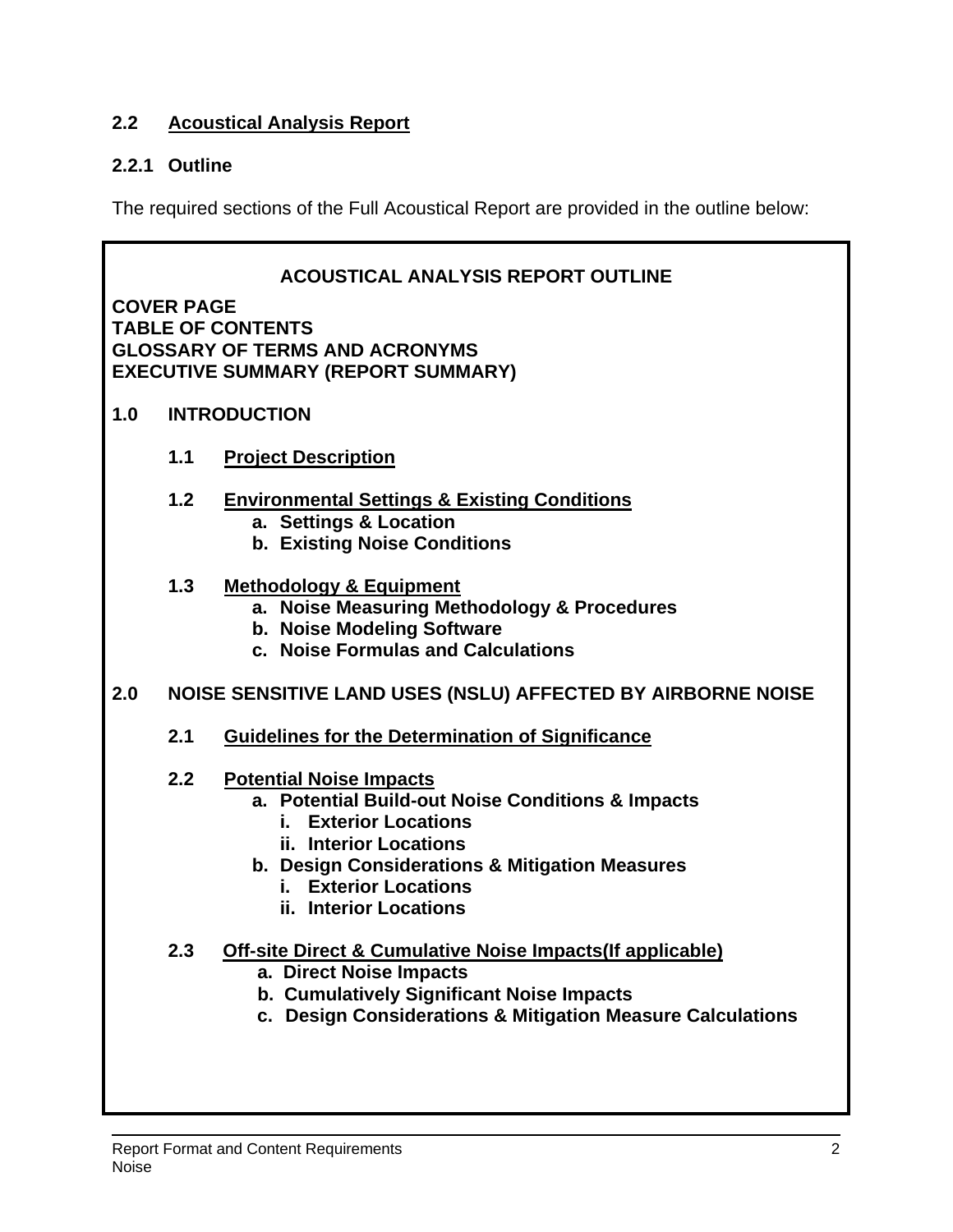| 3.0                                                                        |                   | <b>PROJECT-GENERATED AIRBORNE NOISE</b>                                                                                                                                                                                                                                                                                                                                       |
|----------------------------------------------------------------------------|-------------------|-------------------------------------------------------------------------------------------------------------------------------------------------------------------------------------------------------------------------------------------------------------------------------------------------------------------------------------------------------------------------------|
|                                                                            | 3.1               | <b>Guidelines for the Determination of Significance</b>                                                                                                                                                                                                                                                                                                                       |
|                                                                            | 3.2               | <b>Potential Operational Noise Impacts (Non-Construction Noise)</b><br>a. Potential Build-out Noise Conditions without Mitigation<br>b. Design Considerations and Mitigation Measures                                                                                                                                                                                         |
|                                                                            | 3.3               | <b>Potential General Construction Noise Impacts</b><br>a. Potential Temporary Construction Noise Impacts without<br><b>Mitigation</b><br>b. Design Considerations & Temporary Mitigation Measures                                                                                                                                                                             |
|                                                                            | 3.4               | <b>Potential Impulsive Noise Impacts (If Applicable)</b><br>a. Potential Impulsive Noise Impacts without Mitigation<br><b>Design Considerations &amp; Mitigation Measures</b><br>b.                                                                                                                                                                                           |
|                                                                            | 3.5               | <b>Cumulative or Combined Noise Impacts (If Applicable)</b><br>a. Potential Combined Noise Impacts<br>b. Design Considerations & Mitigation Measures                                                                                                                                                                                                                          |
| 4.0                                                                        |                   | <b>GROUND-BORNE VIBRATION AND NOISE IMPACTS (If Applicable)</b>                                                                                                                                                                                                                                                                                                               |
|                                                                            | 4.1               | <b>Guidelines for the Determination of Significance</b>                                                                                                                                                                                                                                                                                                                       |
|                                                                            | 4.2               | <b>Potential &amp; Mitigated Noise Impacts</b>                                                                                                                                                                                                                                                                                                                                |
| 5.0                                                                        |                   | SUMMARY OF PROJECT IMPACTS, DESIGN CONSIDERATIONS,<br><b>MITIGATION &amp; CONCLUSION</b>                                                                                                                                                                                                                                                                                      |
| 6.0                                                                        |                   | <b>CERTIFICATION</b>                                                                                                                                                                                                                                                                                                                                                          |
| $\bullet$<br>$\bullet$<br>$\bullet$<br>$\bullet$<br>$\bullet$<br>$\bullet$ |                   | <b>FIGURE, EXHIBITS &amp; ILLUSTRATIONS</b><br><b>Identify project location</b><br><b>Identify all NSLUs &amp; receptor locations</b><br>Identify all noise sources<br>Identify all design considerations and recommended mitigation measures<br>Identify CNEL noise contours (If applicable)<br>(11"x17" sized sheet shall be utilized if 8"x 11" illustrations are unclear) |
|                                                                            | <b>APPENDICES</b> |                                                                                                                                                                                                                                                                                                                                                                               |
| $\bullet$<br>$\bullet$                                                     | References        | Sound Modeling Application Input/Output Data<br><b>Mechanical Equipment Manufacturer Specifications</b>                                                                                                                                                                                                                                                                       |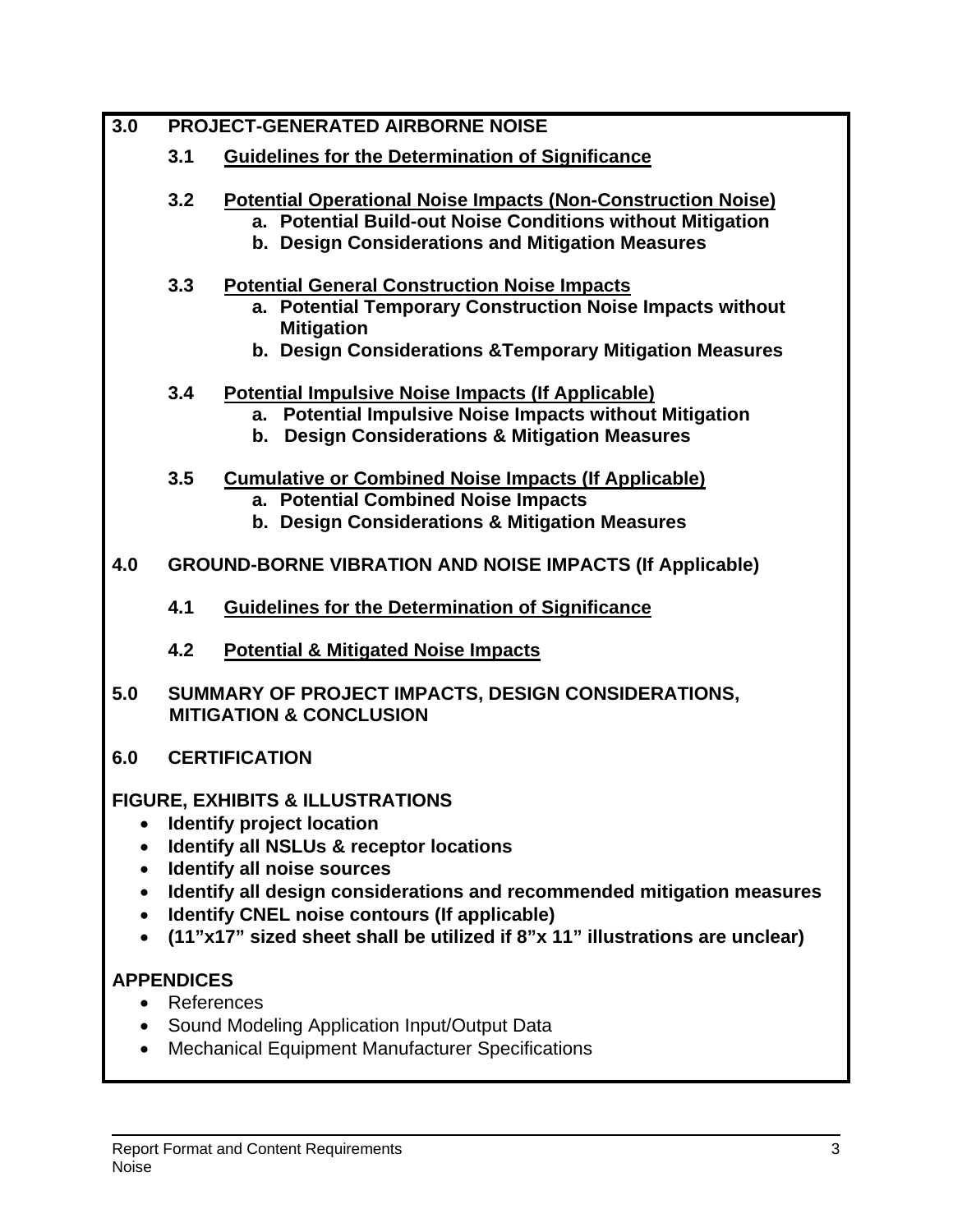# **2.2.2 Content**

**Note:** The numbering identified below should be used when preparing technical studies. The numbers and titles are shown in italics only for purposes of this document and are not required to be formatted in italics for the technical study.

# *COVER PAGE*

The cover page shall include the following information:

- Project common name
- Project numbers (i.e. TM, ZAP, MUP, etc.) including the environmental log number (ER)
- Date (original report date plus all revisions) must be revised during each iteration of the draft report
- Name of County Approved CEQA Consultant preparing document, firm name (if applicable ) and address
- Project proponent's name and address
- The following statement: Prepared for The County of San Diego

# *TABLE OF CONTENTS*

The table of contents must follow the order and format outlined in this document. Page number should be assigned when possible. Titles of each Appendix or Attachment should be listed in the order in which they are found in the document.

### *GLOSSARY OF TERMS AND ACRONYMS*

Provide a list of terms and acronyms used in the report.

### *EXECUTIVE SUMMARY*

Provide a brief summary of the project, the noise sources present on the site, potential impacts and proposed mitigation. No information should be provided in the summary that is not further explained elsewhere in the document. The purpose of the summary is to provide a quick reference for the public and decision makers. Therefore, the language should be less technical than that used in the remainder of the document.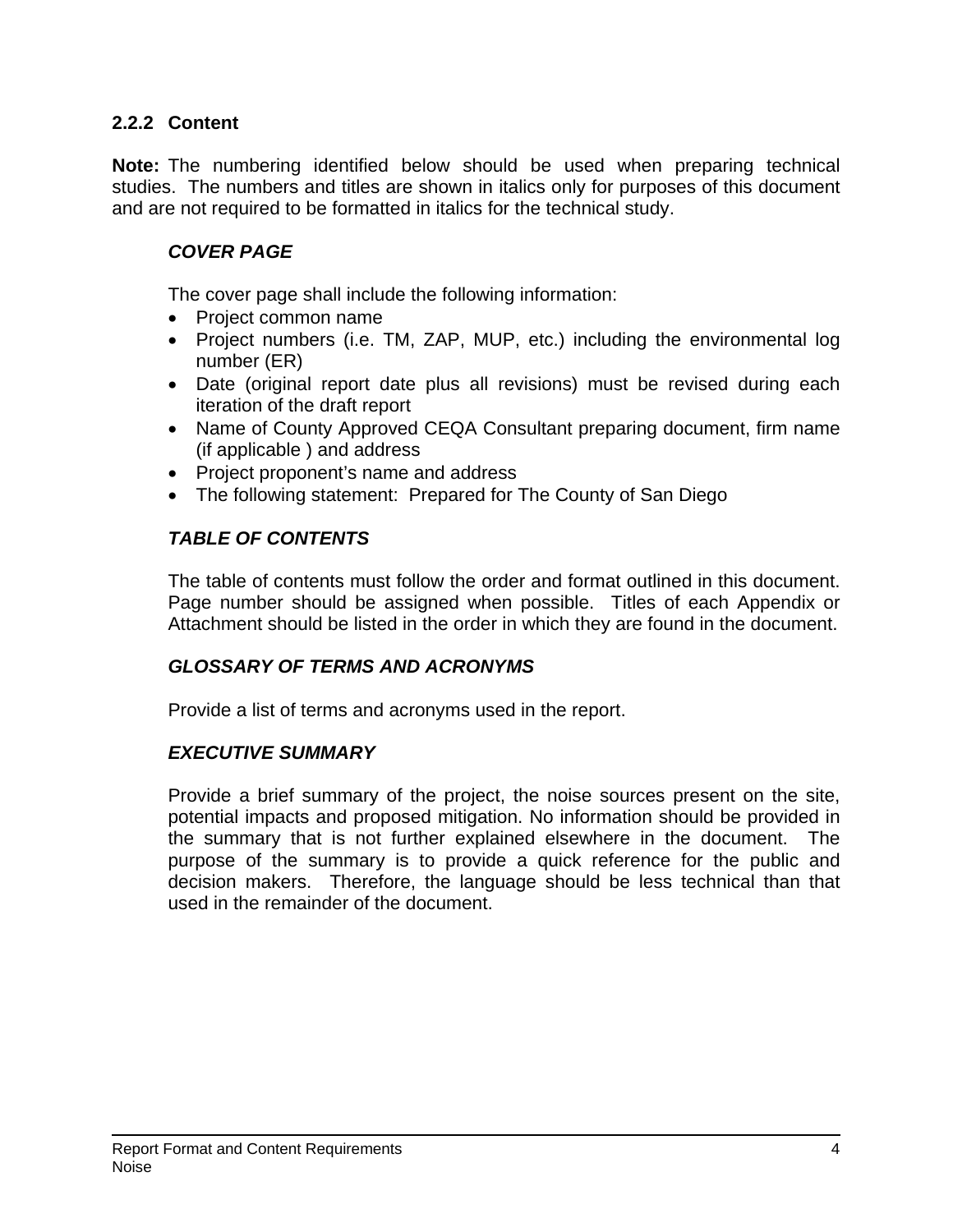# *1.0 INTRODUCTION*

# *1.1 Project Description*

Project Description: Provide a very detailed description of the project, including all on-site and off-site components and any design alternatives. An 8.5" x 11" or 11" x 17" copy of the plot plan/map must be attached to the report as (a) numbered figure(s). The project description should be as detailed as possible, including details such as but not limited to the following:

- Size of project site and area proposed for development.
- Description of all adjoining land uses.
- Purpose and scale of proposed uses associated with the project, such as residential development or recreational camping.
- Proposed structures (size, location, purpose, etc.).
- Location of all easements relevant to the noise assessment.
- Proposed Noise Sensitive Land Uses (NSLUs), exposed to noise sources.
- Construction equipment activities and staging areas.

# *1.2 Environmental Settings & Existing Conditions*

### *a. Settings & Locations*

Describe the physical characteristics, such as topography, elevation, etc. Briefly describe the general vicinity in terms of type and density of development and infrastructure. In addition, address the existing land uses on site, on surrounding lands and activities.

Project Location: Discuss the project location in the regional and local context. Include Global Positioning System (GPS), San Diego Association of Governments (SANDAG) or most current mapping coordinates used by San Diego Geographic Information System (SANGIS) with the site and APN clearly identified as numbered figure(s).

For SANDAG GIS Projection/Coordinate System information, refer to SANDAG website: http://www.sandag.org/index.asp?subclassid=100&fuseaction=home.subcl asshome

# *b. Existing Noise Conditions*

Discuss existing noise conditions. Describe the location of the project site, identifying existing noise associated with project related to the following: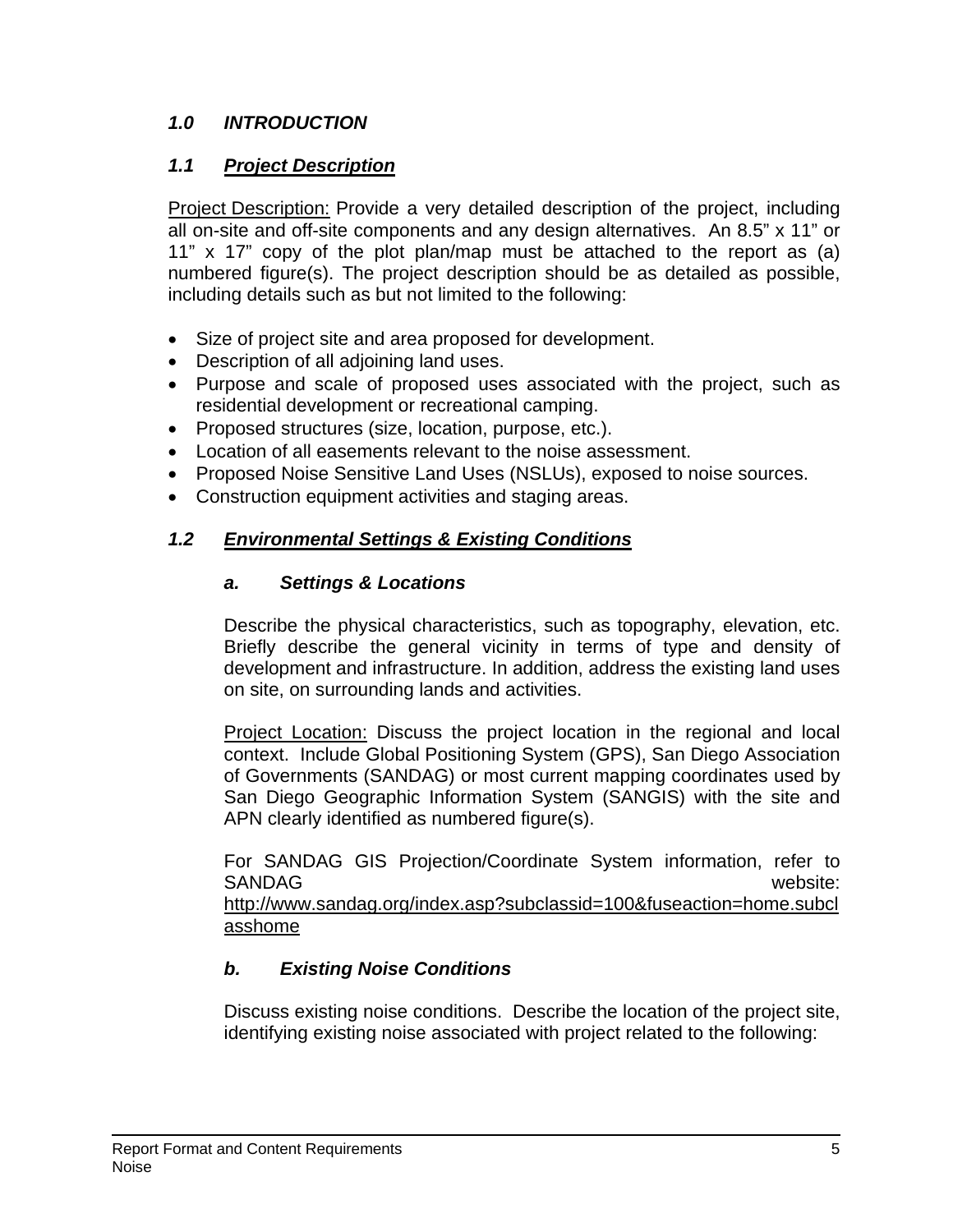- Existing noise from all sources, particularly roads, highways, railroads, airports, heliports, extractive industries or any significant on- and off-site noise impacts.
- Existing operation activities including but not limited to: mechanical equipment, pumps, rooftop equipment, condenser units, A/C units, generators, pneumatic equipment and outdoor human activities.
- Existing construction activities including but not limited to: site grading, truck/construction equipment movement, engine noise, rock excavation, crushing, and blasting.

# *1.3 Methodology and Equipment*

# *a. Noise Measuring Methodology and Procedures*

Identify and list all types of noise measuring and project related equipment involved in the analysis. Receptor locations will be located at any point on and/or beyond the boundaries of the property line (section 36.404). Existing and proposed NSLUs shall be identified and modeled (Policy 4B). Exterior locations shall be identified as contiguous areas to the building structure, with related accessibility. The outdoor living area shall be adjoined, on the same lot as the dwelling unit, and will conform to setbacks and relevant ordinances. Receptors shall be located at the most optimal location based on access, privacy and relevant County Standards. This section will also discuss field calibration. Document any calibration calculations that were necessary to validate noise model. Ground-borne vibration assessment is to be identified in inches per second rms.

In addition, noise measurements and analysis shall be documented to the effect that all procedures are in compliance with the most current American Society for Testing and Materials (ASTM) standards or other applicable standards.

SOUND LEVEL MEASUREMENT (Excerpt from Section 36.403)

- (a) A sound level measurement made pursuant to this chapter shall be measured with a sound level meter using the A-weighting and "slow" response.
- (b) Each measurement shall be conducted a the boundary line of the property on which the noise source is located or any place on the affected property, but no closer than five feet from the noise source.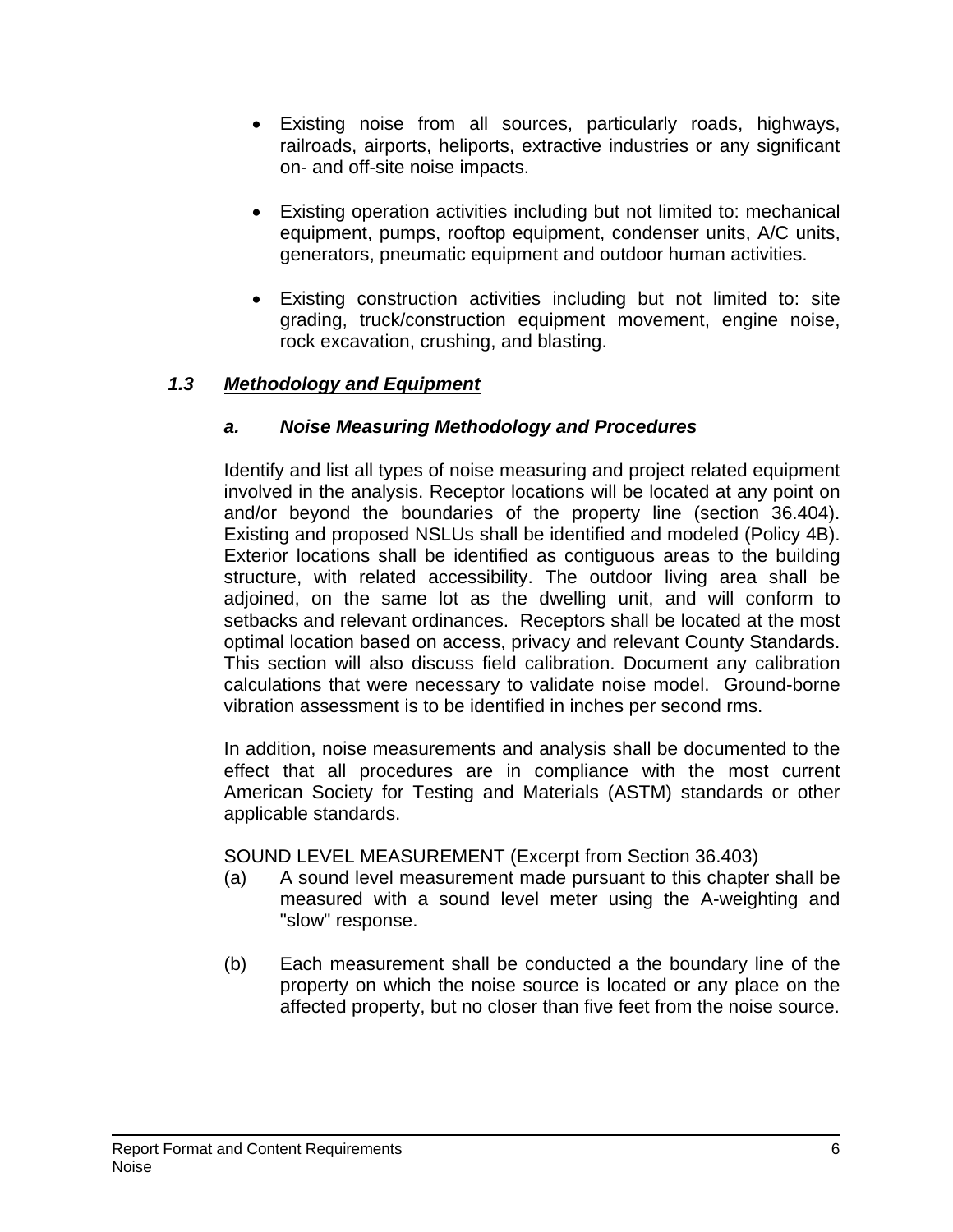(c) The sound level meter shall be calibrated and adjusted by means of an acoustical calibrator of the coupler-type to assure meter accuracy within the tolerances in American National Standards Institute specifications for sound level meters, ANSI-S1.4-1983 or its the latest revision. The sound level meter shall be used as provided in the manufacture's instructions.

# *b. Noise Modeling Software*

Discuss the noise modeling application in the report. Input data and results shall be submitted in a form in which Staff is able to verify with in-house programs. Noise assessment utilizing proprietary noise models and propriety software will only be acceptable when accompanied by theoretical calculations. Provide a discussion of the two methods of analysis, addressing and comparing the results. For more proprietary model information refer to the "Proprietary Models" Section below.

Traffic Noise Prediction Model-Sound 32, Traffic Noise Model-TNM 2.5 and the most current transportation noise modeling software that is available to the County are considered acceptable noise modeling applications. Other proprietary models are considered additional, supplemental information supporting actual and theoretical noise assessment and calculations. Staff may request additional information such as noise assessment in a certain form, visual illustrations, etc.

# *Proprietary Models*

In order for the County of San Diego to allow the use of noise models which are not open source or provided by a public agency, such as "Cadna", certain criteria must be met. Since proprietary models are not made available to the County for use, the County must rely on certain assumptions regarding the model, its application, and the validity of the modeling results. It will be necessary for staff to run its own analysis for a given project. This analysis allows staff to verify that the project complies with applicable noise ordinance and noise element requirements based on the unmitigated noise levels of all noise generators on the property site. This analysis may also eliminate the need to examine the proprietary model results since the available source information for this project (the unmitigated case) can be used to demonstrate compliance. In order to perform this preliminary evaluation, staff will need sufficient noise source specifications and location information including property line distances.

The submitted data should be presented as a comma-delimited (or Tab-Delimited) data set for each noise source, relevant noise barrier, and model receptor. The standardized data format for this information is as follows: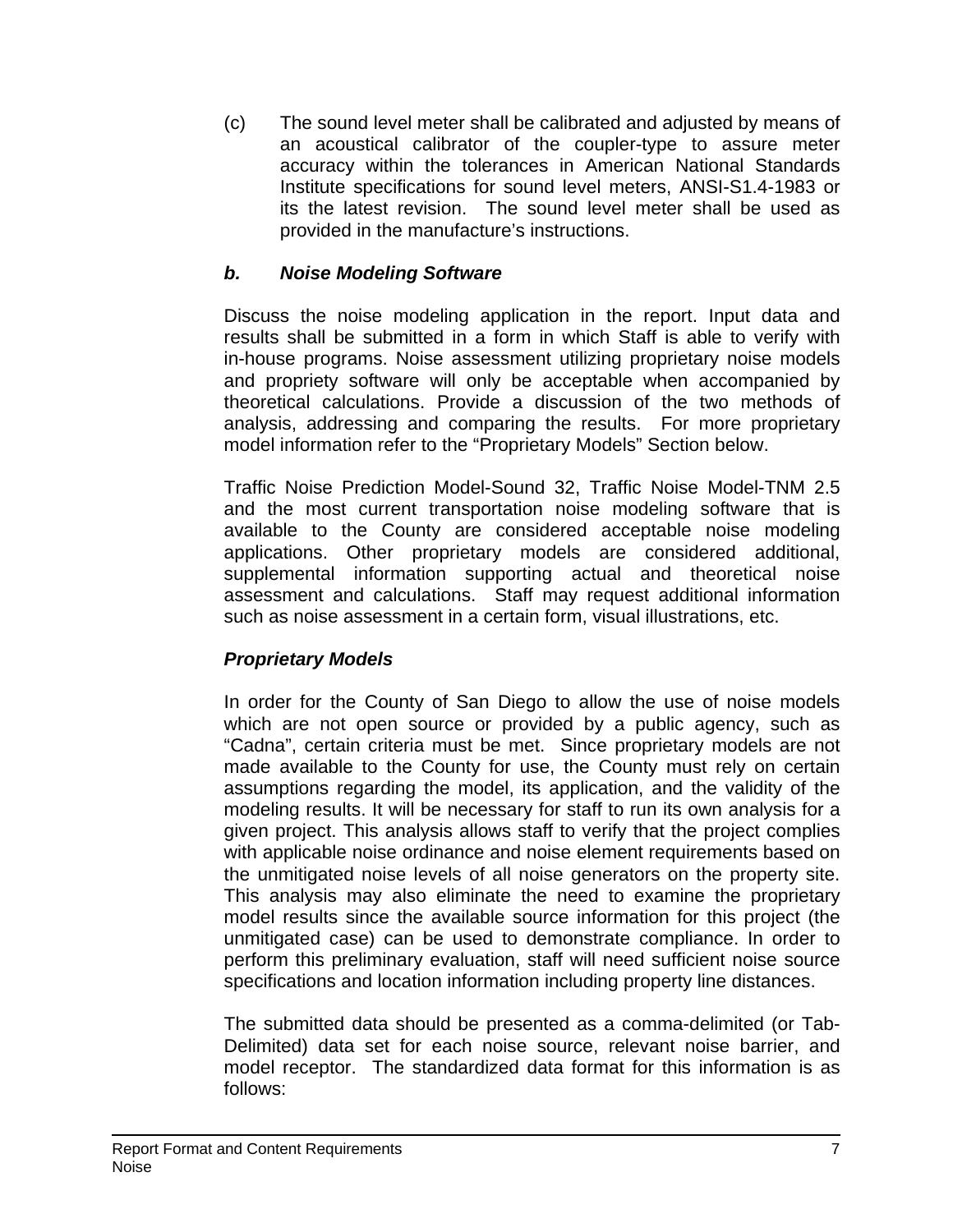- 1. All project locations must be described using State plane coordinates, or with a Cartesian reference frame using a stated origin location;
- 2. All project locations must be described using State plane coordinates, or with a Cartesian reference frame using a stated origin location;
- 3. All noise sources or generators shall require two files for describing their noise performance information and their location information. Each source will be linked in these files with a unique integer identification number. The noise performance file shall list each generator beginning with the ID number followed by its octave band information in a comma-delimited format starting with the 63 Hertz band and extending up to at least the 8000 Hertz band (16K is preferred). Unless it is otherwise specified, the decibel values shall be stated for each band with A-weighting included. A separate header/line entry or explanation would be required for an alternate format such as one-third octave bands or raw sound level values. The noise generator or source location file must use a matching integer identification number for each source in a comma-delimited format: generator1 \_id, x coordinate, y coordinate, z coordinate (elevation of the source). One generator per line (entry);
- 4. The noise barrier or feature file must use a unique integer identification number for each feature in a comma-delimited format for vertices: barrier1 id, x coordinate, y coordinate, z0 coordinate (base of feature elevation), z1\_coordinate (top of feature elevation). One vertex or node per line (entry); and
- 5. The model receptor file with a unique integer identification number must be given to each receptor in a comma-delimited format: receptor1 id, x coordinate, y coordinate, z coordinate (elevation of the receptor), with one receptor per line (entry). Please note that an expanded receptor file may be required at complex sites.

# *c. Noise Formulas and Calculations*

Demonstrate the calculations and procedures used in the noise assessment. Discuss theoretical and measured calculations that may apply. This section will discuss calculations such as barrier attenuation loss, attenuation by distance, etc.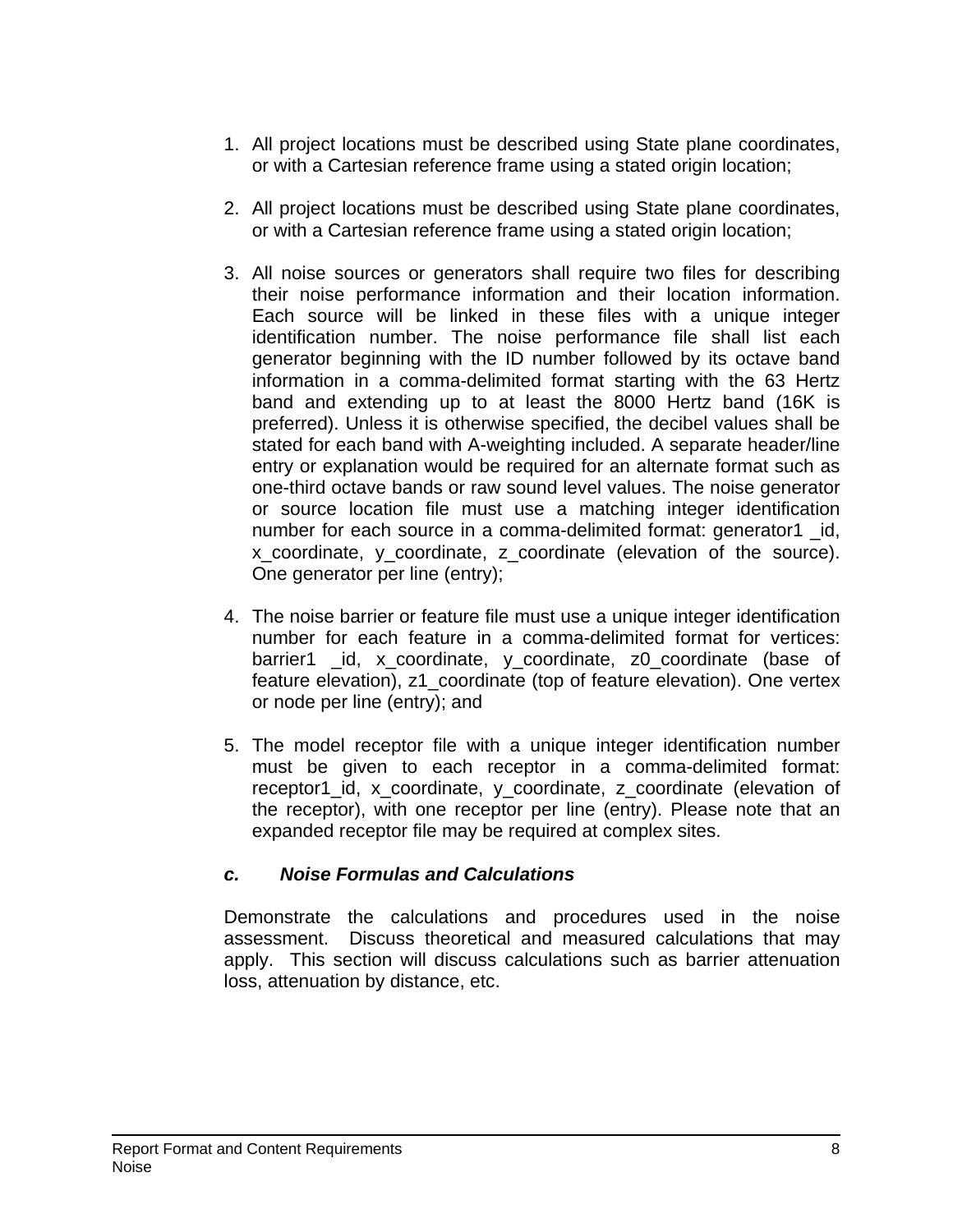### *2.0 NOISE SENSITIVE LAND USES (NSLU) AFFECTED BY AIRBORNE NOISE*

### *2.1 Guidelines for the Determination of Significance (Excerpt from Section 4.1)*

Project implementation will result in the exposure of any on- or off-site, existing or reasonably foreseeable future NSLU to exterior or interior noise (including noise generated from the project, together with noise from roads [existing and planned], railroads, airports, heliports and all other noise sources) in excess of any of the following:

# *A. Exterior Locations:*

- *i. 60 dB (CNEL); or*
- *ii. An increase of 10 dB (CNEL) over pre-existing noise.*

*In the case of single-family residential detached NSLUs, exterior noise shall be measured at an outdoor living area which adjoins and is on the same lot as the dwelling, and which contains at least the following minimum area:* 

*(1) Net lot area up to 4,000 square feet: 400 square feet (2) Net lot area 4,000 square feet to 10 acres: 10% of net lot area* 

*(3) Net lot area over 10 acres : 1 acre* 

*For all other projects, exterior noise shall be measured at all exterior areas provided for group or private usable open space.* 

*B. Interior Locations:* 

# *45 dB (CNEL) except for the following cases:*

- *i. Rooms which are usually occupied only a part of the day (schools, libraries, or similar facilities), the interior one-hour average sound level due to noise outside should not exceed 50 decibels (A).*
- *ii. Corridors, hallways, stairwells, closets, bathrooms, or any room with a volume less than 490 cubic feet.*

# *2.2 Potential Noise Impacts*

Discuss the exposure of NSLU receptors to potential noise from all sources particularly roads, highways, railroads, airports, heliports or extractive industries (Transportation and Non-transportation). This includes noise caused by new development impacting existing or foreseeable future NSLUs.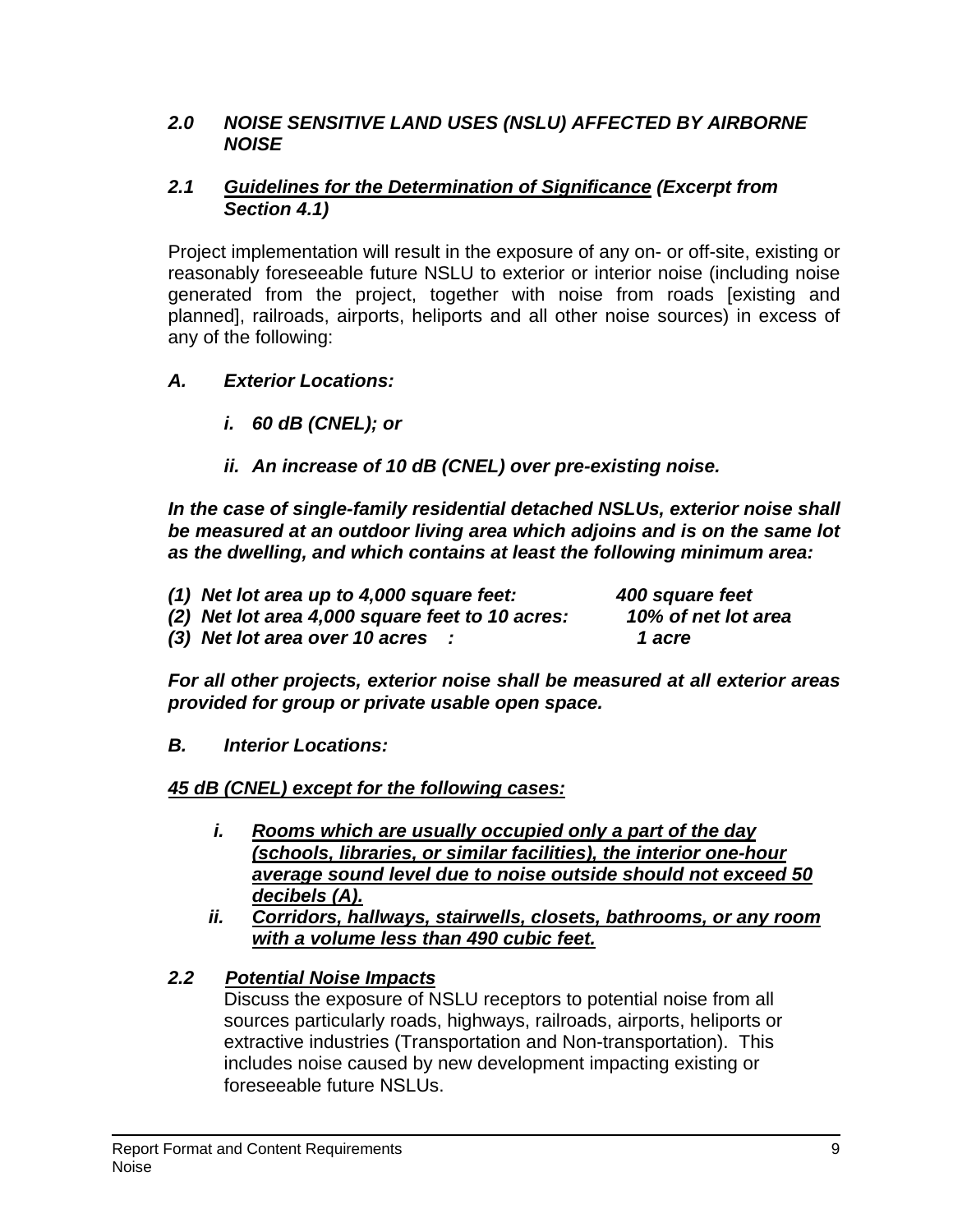It also includes new development which creates or locates NSLUs in such a place that they are impacted by noise (a typical example being a new residential project locating residences in close proximity to a highway).

# *a. Potential Build-out Noise Conditions & Impacts*

Discuss potential buildout noise conditions for interior and exterior NSLU. Noise-related adverse effects associated with new development projects fall into the following category:

• Noise Sensitive Land Uses (NSLU) – Exposure of NSLU to potential noise from all sources, particularly roads, highways, railroads, airports, heliports or extractive industries. This includes noise caused by new development, impacting existing or foreseeable future NSLU. It also includes new development which creates or locates NSLU in such a place that they are impacted by noise (a typical example being a new residential project locating residences in close proximity to a highway). A table shall include potential noise sources that are modeled in the analysis:

| Roadway / Highway/ Noise Source<br>Name | <b>Potential Speed</b><br>Limit | Potential<br>ADTs |  |  |  |  |
|-----------------------------------------|---------------------------------|-------------------|--|--|--|--|
|                                         |                                 |                   |  |  |  |  |
|                                         |                                 |                   |  |  |  |  |

**Table X.X Sample Roadway Potential ADTs** 

• Potential Noise Impact Identification - Model noise sensitive receptors at strategic NSLU locations to help determine the worsecase scenario for exterior and interior locations. Identify all receptor locations and their values.

| Table X.X Sample Potential Traffic Noise Impacts |          |           |                                |  |  |  |
|--------------------------------------------------|----------|-----------|--------------------------------|--|--|--|
| Receptor                                         | Receptor | Elevation | <b>Potential Traffic Noise</b> |  |  |  |
| Number                                           | Location |           | Level (CNEL)                   |  |  |  |
|                                                  |          |           |                                |  |  |  |
|                                                  |          |           |                                |  |  |  |
|                                                  |          |           |                                |  |  |  |

# **Table X.X Sample Potential Traffic Noise Impacts**

# *b. Design Considerations and Mitigation Measures*

If potential noise level impacts to exterior and interior NSLU are determined to be significant, please see the following: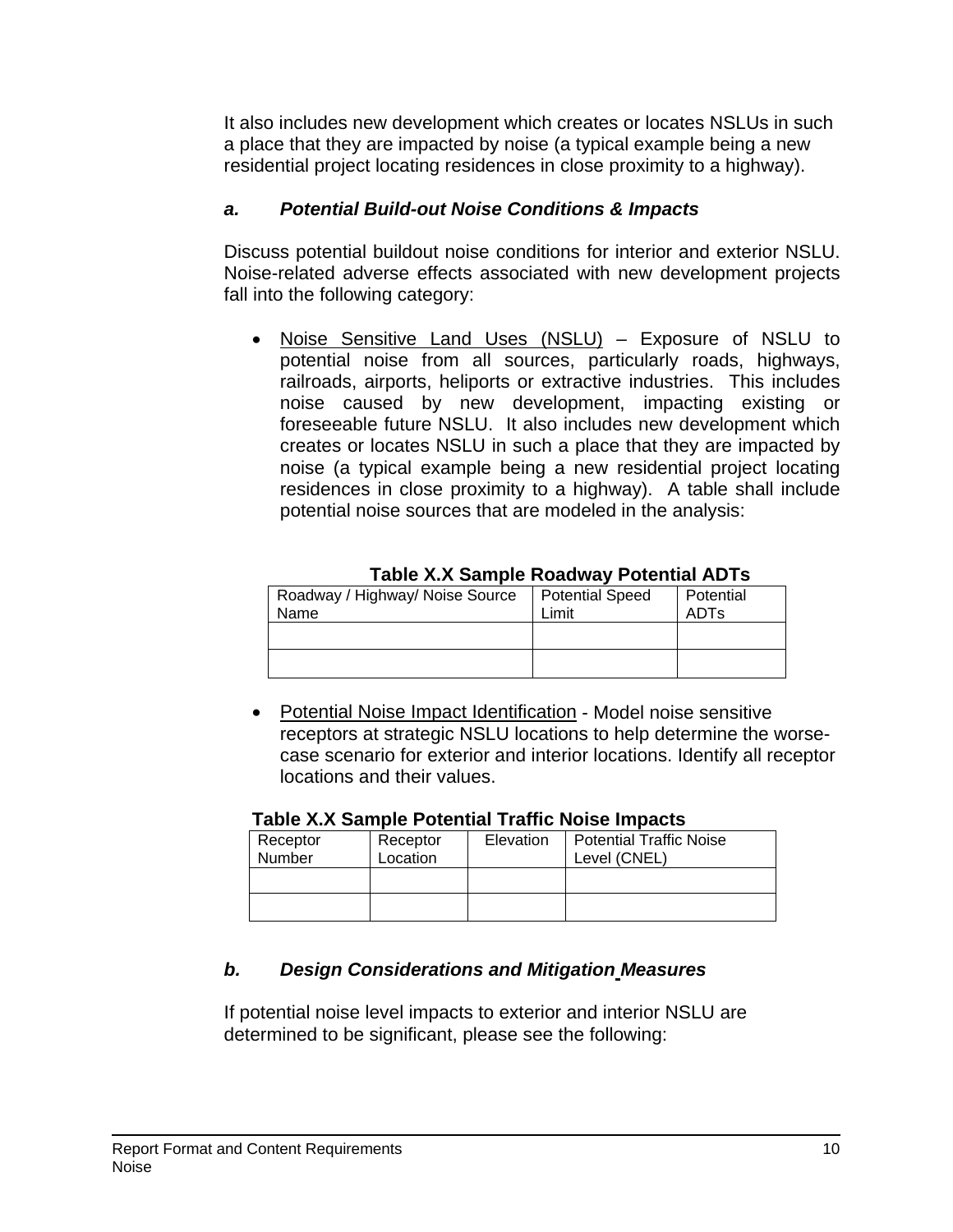# **Design Consideration Calculations**

*For exterior and interior locations:* 

- Identify all existing topographic and structural elements that are modeled in noise analysis.
- Discuss modifications to the development that have been made or will be made which reduce the exterior and interior noise level below CNEL equal to 60 decibels
- Identify all existing topographic elements that are modeled in the noise analysis. Provide a quantitative analysis of all topographic elements taken into calculations.

# **Mitigation Calculations**

*For exterior and interior locations:* 

- Discuss modifications to the development that have been made or will be made which reduce the noise sensitive receptors to a noise level below CNEL equal to 60 decibels
- Provide mitigation measures to reduce potential noise impacts. Determine whether the potential noise impacts are significant by quantifying the anticipated changes to the noise environment with the recommended mitigation. Compare noise impact results with and without the recommended mitigation.
- Determine whether mitigation or design is feasible to adequately reduce noise levels to meet County Standards.

# **Table X.X Sample Potential Mitigated Traffic Noise Impacts**

| Receptor<br>Number | Receptor<br>Location | Elevation | Mitigation | Mitigated<br><b>Traffic Noise</b><br>Level (CNEL) |
|--------------------|----------------------|-----------|------------|---------------------------------------------------|
|                    |                      |           |            |                                                   |
|                    |                      |           |            |                                                   |

# *2.3 Off-site Direct & Cumulative Noise Impacts (If applicable)*

### *a. Direct Noise Impacts*

### *(Existing vs. Existing + Project)*

Direct noise impacts occur in discretionary applications where existing noise conditions and the project related noise contributions will combine to exceed the standards of the County Noise Element at exterior noise sensitive land uses (NSLU). It is more likely to occur in locations where existing noise levels are elevated or approach the applicable criterion of 60 decibels CNEL for an exterior NSLU. It is considered a significant direct impact when:

*"New projects combine to generate more than double the existing sound energy of a documented noisy site."*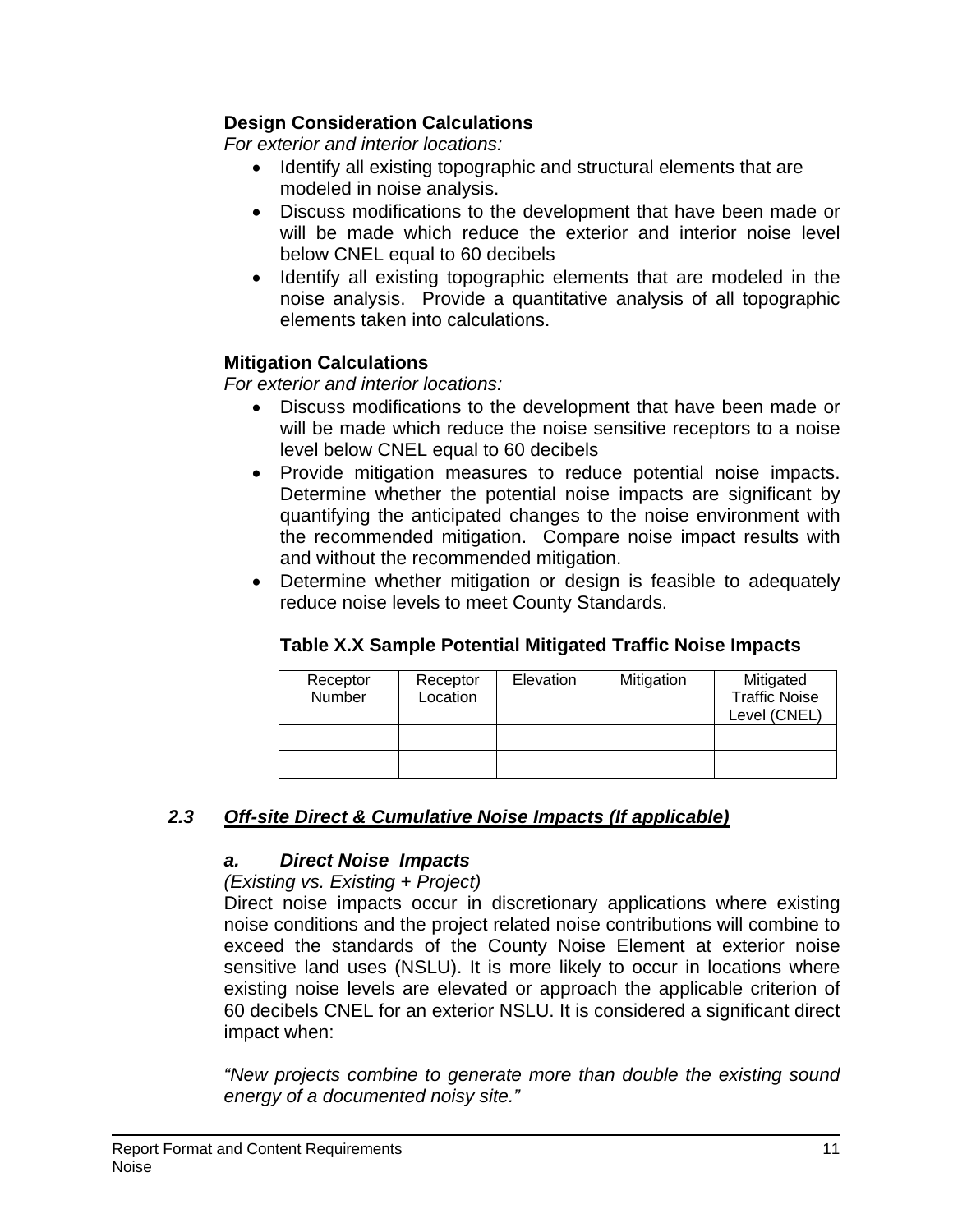# *b. Cumulatively Significant Noise Impacts*

# *(Existing vs. Existing + Cumulative [Near-term] + Project)*

Cumulative noise impacts may occur in discretionary applications where other permitted or planned projects will combine to exceed the standards of the Noise Element. It is more likely to occur in locations where existing noise levels are elevated or approach the applicable criterion of 60 decibels CNEL for an exterior noise sensitive land use (NSLU). Two examples of cumulative effects are (1) major residential developments in a region generate sufficient project-related traffic to affect significantly existing or planned NSLU and (2) extractive industries or long-term construction activities from several projects are in close proximity to existing or planned NSLU with future conditions exceeding 60 decibels CNEL. With an identified significant cumulative impact (doubling the existing noise conditions), the analysis also needs to determine whether the project's contribution is "cumulatively considerable" before addressing the issue of feasible mitigation measures.

# • *Cumulatively Considerable*

(Existing + Cumulative vs. Existing + Cumulative + Project) Mitigation measures are required to reduce potential "Cumulatively Considerable" impacts. Evaluation of mitigation feasibility and limitations shall be addressed in association with their implementation. A "cumulatively considerable" contribution requiring mitigation or design measures is identified whenever:

*"A more than a one decibel increase from the project was identified in the model analysis."* 

A major project issue for cumulative noise effects can be identified whenever there is no supporting evidence that (1) the surrounding community would consent to a proposed off-site mitigation scheme or (2) the feasible measures (on or off-site) are not sufficient to comply with the Noise Element.

# *c. Design Considerations & Mitigation Measure Calculations*

This section shall discuss and identify all design considerations and noise mitigation measures to reduce significant impacts to noise sensitive land uses to less than significant. For each significant impact and mitigation measure, determine if the proposed mitigation have reduced the significance level to an acceptable and feasible level in accordance with the stated Significance Guidelines.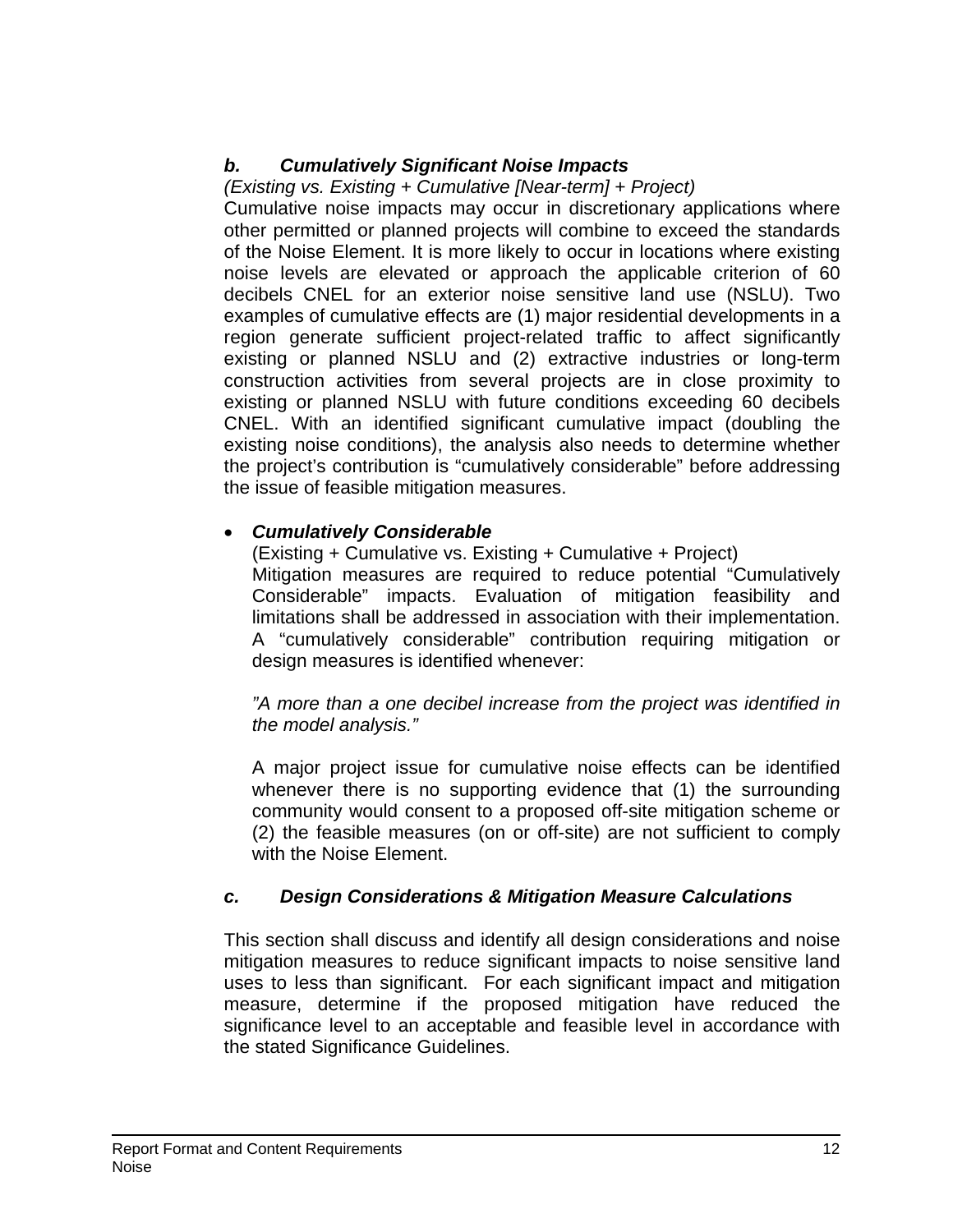# *3.0 PROJECT-GENERATED AIRBORNE NOISE*

# *3.1 Guidelines for the Determination of Significance*

### *~Table 1 from Section 4.2*

It shall be unlawful for any person to cause or allow the creation of any noise to the extent that the one-hour average sound level, at any point on or beyond the boundaries of the property exceeds the applicable limits on Table 1.

The project will generate airborne noise which, together with noise from all sources, will be in excess of either of the following:

| <b>ZONE</b>                                                                | <b>TIME</b>       | <b>ONE-HOUR AVERAGE</b><br><b>SOUND LEVEL LIMITS</b><br>(dBA) |
|----------------------------------------------------------------------------|-------------------|---------------------------------------------------------------|
| (1) R-S, R-D, R-R, R-MH, A-70, A-<br>72, S-80, S-81, S-87, S-90, S-92      | 7 a.m. to 10 p.m. | 50                                                            |
| and R-V and R-U with a density of<br>less than 11 dwelling units per acre. | 10 p.m. to 7 a.m. | 45                                                            |
| (2) R-RO, R-C, R-M, S-86, V5 and<br>R-V and R-U with a density of 11 or    | 7 a.m. to 10 p.m. | 55                                                            |
| more dwelling units per acre.                                              | 10 p.m. to 7 a.m. | 50                                                            |
| (3) S-94, V4 and all other                                                 | 7 a.m. to 10 p.m. | 60                                                            |
| commercial zones.                                                          | 10 p.m. to 7 a.m. | 55                                                            |
| (4) V1, V2                                                                 | 7 a.m. to 7 p.m.  | 60                                                            |
| V1, V2                                                                     | 7 p.m. to 10 p.m. | 55                                                            |
| V <sub>1</sub>                                                             | 10 p.m. to 7 a.m. | 55                                                            |
| V <sub>2</sub>                                                             | 10 p.m. to 7 a.m. | 50                                                            |
| V <sub>3</sub>                                                             | 7 a.m. to 10 p.m. | 70                                                            |
|                                                                            | 10 p.m. to 7 a.m. | 65                                                            |
| (5) M-50, M-52 and M-54                                                    | Anytime           | 70                                                            |
| (6) S-82, M-56 and M-58                                                    | Anytime           | 75                                                            |
| (7) S88 (see subsection (c) below)                                         |                   |                                                               |

#### **Table 1 San Diego County Code Section 36.404, SOUND LEVEL LIMITS IN DECIBELS (dBA)**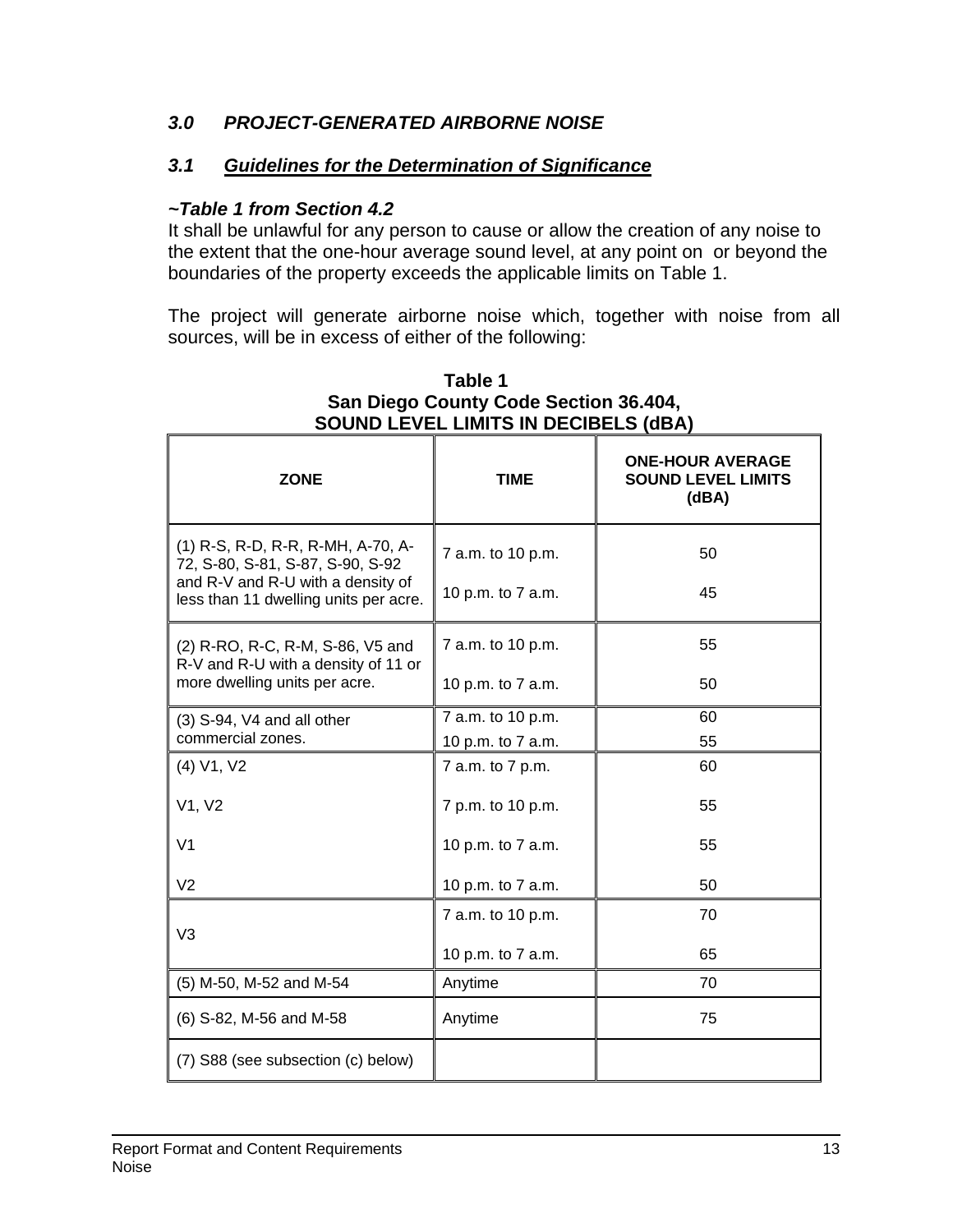(a) If the measured ambient level exceeds the applicable limit noted above, the allowable one hour average sound level shall be the ambient noise level, plus three decibels. The ambient noise level shall be measured when the alleged noise violation source is not operating.

(b) The sound level limit at a location on a boundary between two zones is the arithmetic mean of the respective limits for the two zones; provided however, that the one-hour average sound level limit applicable to extractive industries, including but not limited to borrow pits and mines, shall be 75 decibels at the property line regardless of the zone which the extractive industry is actually located.

(c) S88 zones are Specific Planning Areas which allow for different uses. The sound level limits in Table 36.404 above that apply in an S88 zone depend on the use being made of the property. The limits in Table 36.404, subsection (1) apply to property with a residential, agricultural or civic use. The limits in subsection (3) apply to property with a commercial use. The limits in subsection (5) apply to property with an industrial use that would only be allowed in an M50, M52 or M54 zone. The limits in subsection (6) apply to all property with an extractive use or a use that would only be allowed in an M56 or M58 zone.

(d) A fixed-location public utility distribution or transmission facility located on or adjacent to a property line shall be subject to the sound level limits of this section, measured at or beyond six feet from the boundary of the easement upon which the facility is located.

### *~Section B from Section 4.2*

#### Section 36.409 states:

Except for emergency work, it shall be unlawful for any person to operate construction equipment or cause construction equipment to be operated, that exceeds an average sound level of 75 decibels for an eight-hour period, between 7 a.m. and 7 p.m., when measured at the boundary line of the property where the noise source is located or on any occupied property where the noise is being received.

#### *~Table 2 &3 from Section 4.2*

#### *Impulsive Noise: Noise generated by the project will exceed the standards listed in San Diego Code Section 36.410, Sound Level Limitations on Impulsive Noise.*

Section 36.410 states:

In addition to the general limitations on sound levels in section 36.404 and the limitations on construction equipment in section 36.409, the following additional sound level limitations shall apply: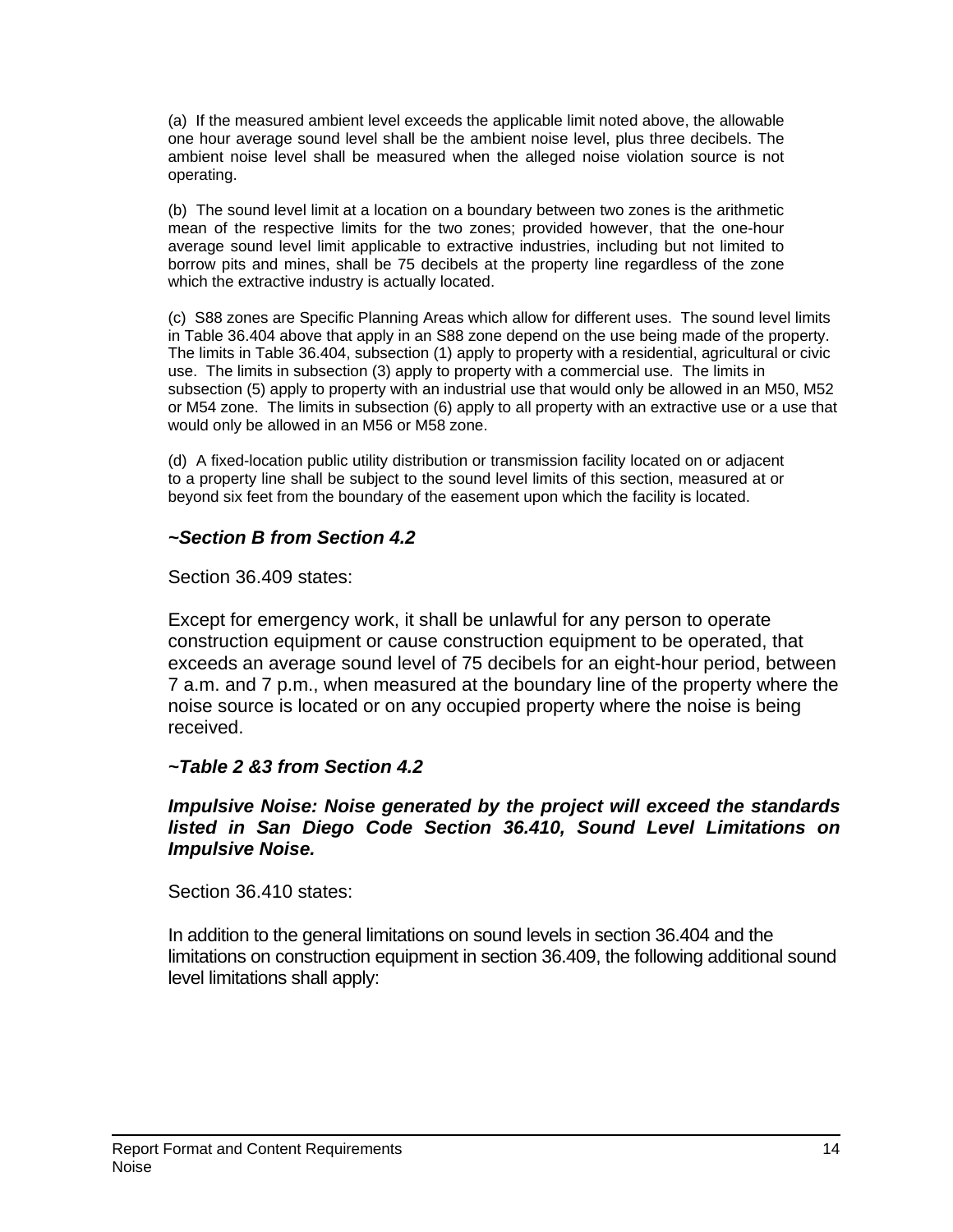(a) Except for emergency work or work on a public road project, no person shall produce or cause to be produced an impulsive noise that exceeds the maximum sound level shown in Table 2, when measured at the boundary line of the property where the noise source is located or on any occupied property where the noise is received, for 25 percent of the minutes in the measurement period, as described in subsection (c) below. The maximum sound level depends on the use being made of the occupied property. The uses in Table 2 are as described in the County Zoning Ordinance.

#### **Table 2. San Diego County Code Section 36.410, MAXIMUM SOUND LEVEL (IMPULSIVE) MEASURED AT OCCUPIED PROPERTY IN DECIBELS (dBA)**

| <b>OCCUPIED PROPERTY USE</b>               | <b>DECIBELS (dBA)</b> |
|--------------------------------------------|-----------------------|
| Residential, village zoning or civic use   | 82                    |
| Agricultural, commercial or industrial use | 85                    |

(b) Except for emergency work, no person working on a public road project shall produce or cause to be produced an impulsive noise that exceeds the maximum sound level shown in Table 3, when measured at the boundary line of the property where the noise source is located or on any occupied property where the noise is received, for 25 percent of the minutes in the measurement period, as described in subsection (c) below. The maximum sound level depends on the use being made of the occupied property. The uses in Table 3 are as described in the County Zoning Ordinance.

### **Table 3.**

#### **San Diego County Code Section 36.410, MAXIMUM SOUND LEVEL (IMPULSIVE) MEASURED AT OCCUPIED PROPERTY IN DECIBELS (dBA) FOR PUBLIC ROAD PROJECTS**

| <b>OCCUPIED PROPERTY USE</b>               | dB(A) |
|--------------------------------------------|-------|
| Residential, village zoning or civic use   | 85    |
| Agricultural, commercial or industrial use | 90    |

(c) The minimum measurement period for any measurements conducted under this section shall be one hour. During the measurement period a measurement shall be conducted every minute from a fixed location on an occupied property. The measurements shall measure the maximum sound level during each minute of the measurement period.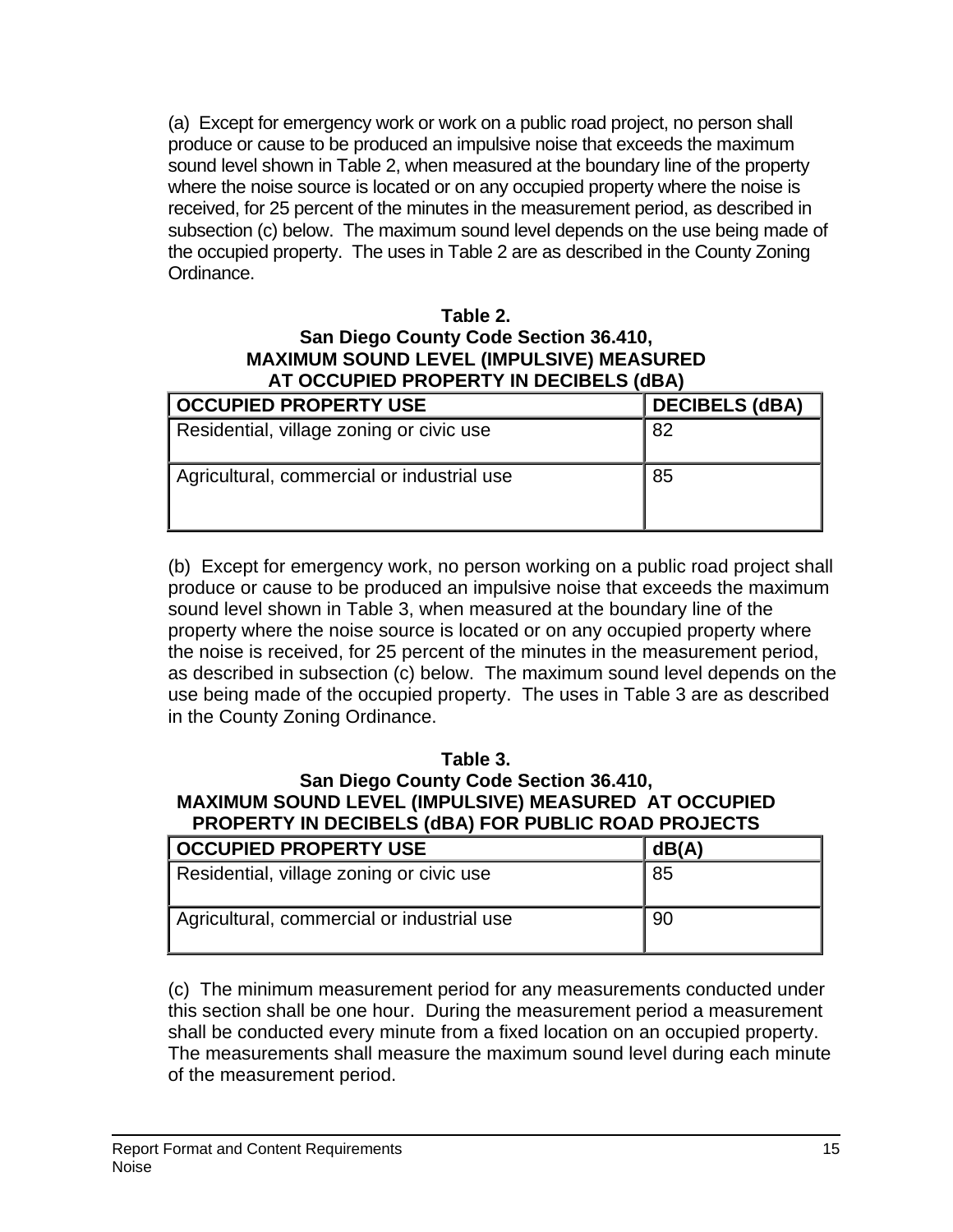If the sound level caused by construction equipment or the producer of the impulsive noise, exceeds the maximum sound level for any portion of any minute it will deemed that the maximum sound level was exceeded during that minute.

# *3.2 Potential Operational Noise Impacts (Non-Construction Noise)*

Discuss exposure of on- or off- site areas to increased noise associated with operation of projects including but not limited to: mechanical equipment, pumps, rooftop equipment, condenser units, A/C units, pneumatic equipment, operation related traffic (vehicle movement, engine noise), outdoor human activity in defined limited areas, speakers, bells and chimes.

# *a. Potential Build Out Noise Conditions without Mitigation*

Discuss potential buildout noise conditions. Noise-related adverse effects associated with new development projects fall into the following category:

• Operational Activities – Exposure of on- or off- site areas to increased noise associated with operation of projects including but not limited to; mechanical equipment, pumps, rooftop equipment, condenser units, A/C units, pneumatic equipment, operation related traffic (vehicle movement, engine noise), outdoor human activity in defined limited areas, speakers, bells and chimes. Provide measured Leq and octave band data.

Note: No permanent loudspeaker or sound amplification system shall be used to produce sounds in violation of the County Noise Ordinance.

| Noise Source | <b>Distance</b> | Octave Band Data |  |  | Lea         |  |  |
|--------------|-----------------|------------------|--|--|-------------|--|--|
| Name         | Measured        |                  |  |  | Measurement |  |  |
|              |                 |                  |  |  |             |  |  |
|              |                 |                  |  |  |             |  |  |
|              |                 |                  |  |  |             |  |  |

### **Table X.X Sample Noise Generating Equipment Measurement**

• Potential Noise Impact Identification

Model noise receptors relative to the project boundaries and property lines. Receptors shall be strategically located in areas that will determine worst-case noise impacts. Identify all noise sources, receptor locations, their distance to project property lines and their values.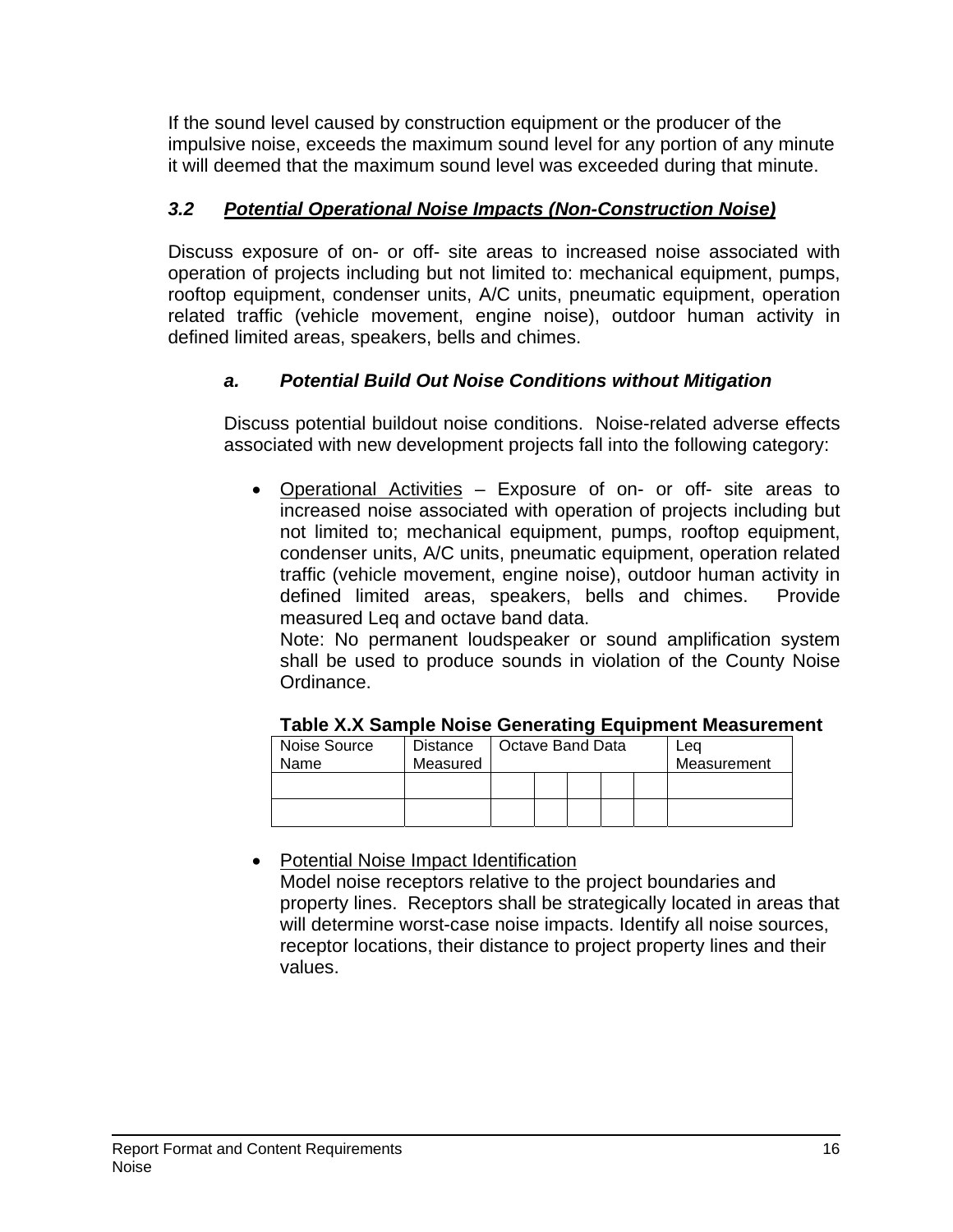| Noise Source<br>Name | Receptor<br>Label | <b>Receptor (Property</b><br>Line) Location | Distance<br>Measured | Noise Level<br>(dBA) |
|----------------------|-------------------|---------------------------------------------|----------------------|----------------------|
|                      |                   |                                             |                      |                      |
|                      |                   |                                             |                      |                      |

### **Table X.X Sample Attenuation by Distance Measurement**

### *b. Design Considerations and Mitigation Measures*

If potential noise impacts at the project boundaries/property lines and beyond is determined to be significant:

# *Design Considerations*

- Discuss modifications to the development that have been made or will be made which reduce noise impacts to the project boundaries and property lines.
- Identify all existing topographic elements that are modeled in the noise analysis. Provide a quantitative analysis of all topographic elements taken into calculations.

# *Mitigation Calculations*

- Discuss modifications to the development that have been made or will be made which will reduce noise impacts to the project boundaries and property line. Noise level limit thresholds at the property line will be determined by Section 4.2-Table 1.
- Provide mitigation measures to reduce potential noise impacts. Determine whether the potential noise impacts are significant by quantifying the anticipated changes to the noise environment with the recommended mitigation. Compare noise impact results with and without the recommended mitigation. Noise level limit thresholds at the property line will be determined by Section 4.2- Table 1.

| Noise Source<br>Name | Receptor<br>Label | <b>Receptor (Property)</b><br>Line) Location | Noise Level<br>(dBA) | Noise Mitigated<br>Reduction |
|----------------------|-------------------|----------------------------------------------|----------------------|------------------------------|
|                      |                   |                                              |                      |                              |
|                      |                   |                                              |                      |                              |

### **Table X.X Sample Mitigated Noise Impacts**

# *3.3 Potential General Construction Noise Impacts*

Discuss exposure of on- or off- site areas to increased noise associated with temporary general construction operations and equipment including but not limited to: loaders, back hoes, graders, scrapers, water trucks, pneumatic equipment and operation related traffic (vehicle movement, engine noise), etc.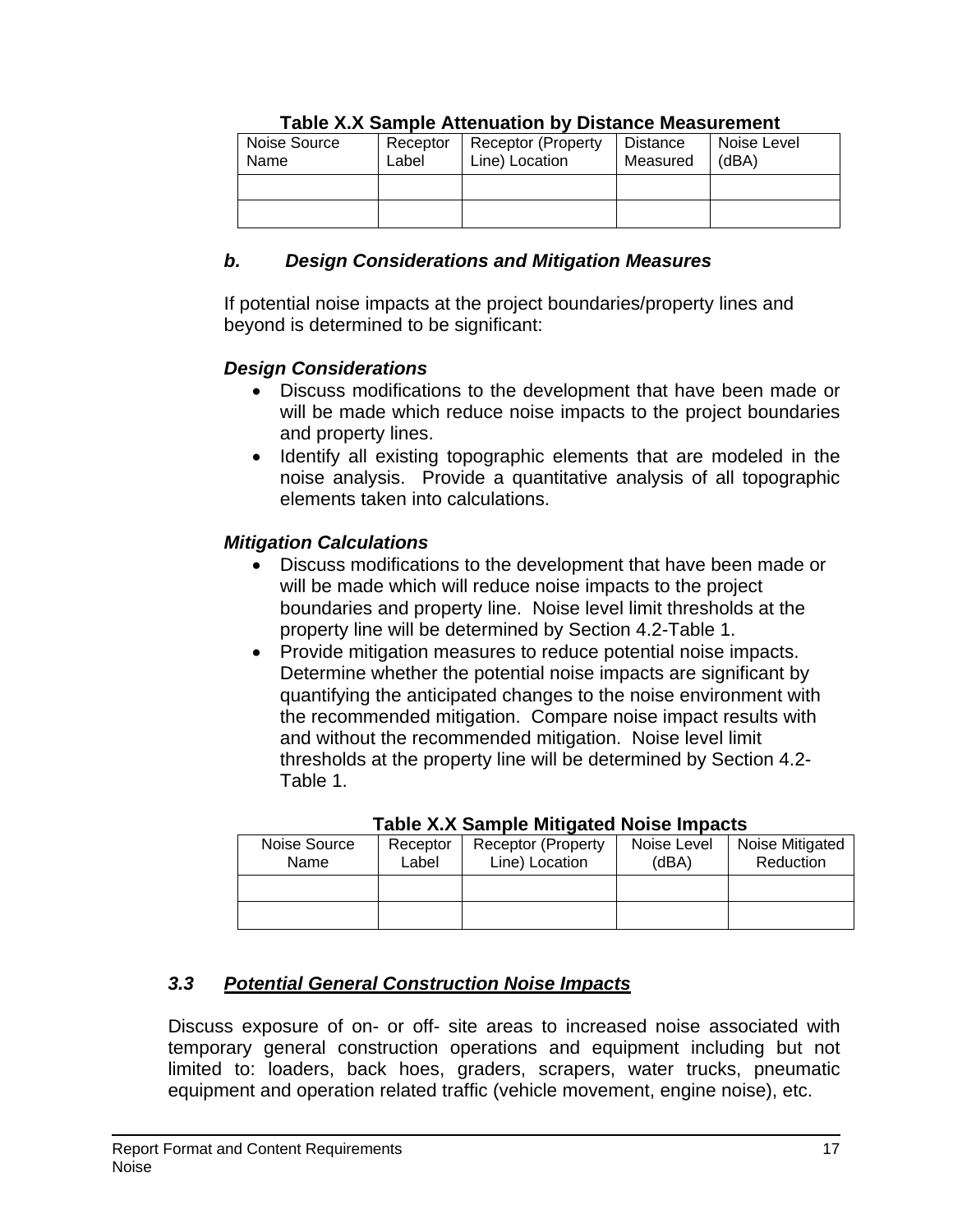### *a. Potential Temporary Construction Noise Impacts Without Mitigation*

Discuss potential temporary construction noise conditions. Noise-related adverse effects associated with new development projects fall into the following category:

Construction Activities - The exposure of on- or off- site areas to temporary construction noise associated with project-related activities including but not limited to; site grading, truck/construction equipment movement, engine noise, rock excavation and rock crushing, etc .

### **Table X.X Sample Construction Noise Equipment Measurement**

| Noise Source | <b>Distance</b> | Lea                    |
|--------------|-----------------|------------------------|
| Name         |                 | Measured   Measurement |
|              |                 |                        |
|              |                 |                        |
|              |                 |                        |
|              |                 |                        |

Potential Noise Impact Identification

Model noise receptors relative to the project boundaries and property lines located on any occupied property where noise is being received. . Receptors shall be strategically located in areas that will determine worstcase noise impacts. Identify all noise sources, receptor locations, their distance to project property lines and their values.

### **Table X.X Sample Construction Noise Attenuation by Distance Measurement**

| Noise Source<br>Name | Receptor<br>Label | <b>Receptor (Property</b><br>Line) Location | Distance<br>Measured | Noise Level<br>(dBA) |
|----------------------|-------------------|---------------------------------------------|----------------------|----------------------|
|                      |                   |                                             |                      |                      |
|                      |                   |                                             |                      |                      |

# *b. Design Considerations and Mitigation Measures*

If temporary construction noise impacts at the project boundaries/property lines and beyond are determined to be significant:

# *Design Considerations*

• Discuss modifications to the development that have been made or will be made which reduce construction noise impacts to the project boundaries and property lines.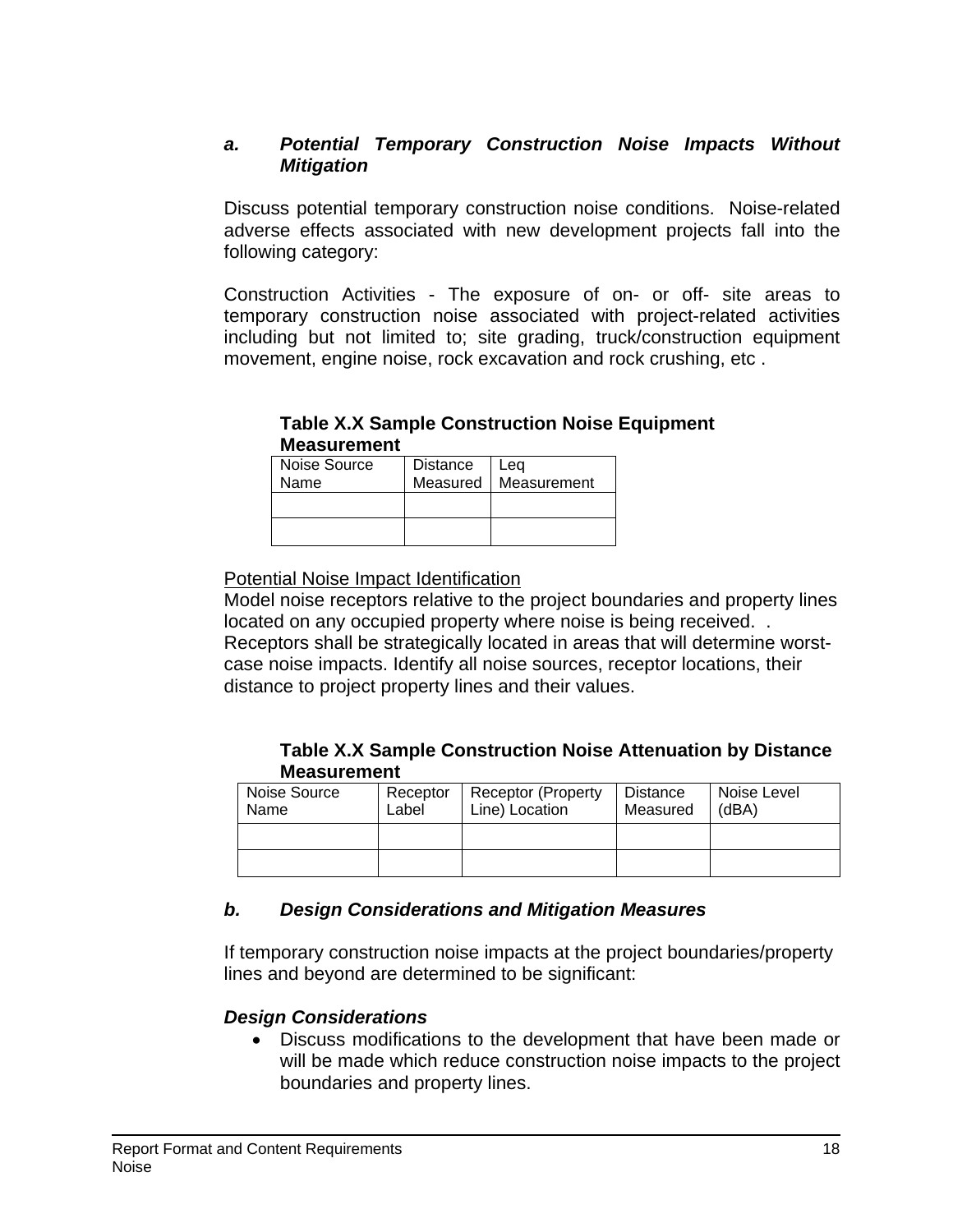• Identify all existing topographic elements that are modeled in the noise analysis. Provide a quantitative analysis of all topographic elements taken into calculations.

# *Mitigation Measures*

- Discuss modifications to the development that have been made or will be made which will reduce noise impacts to the project boundaries and property line. Noise level limit thresholds at the property line on any occupied property where the noise is being received shall not exceed an average of 75 dB for an eight hour period, between 7a.m. and 7 p.m.
- Provide mitigation measures to reduce construction noise impacts to 75 dB or below. Determine whether the potential temporary noise impacts are significant by quantifying the anticipated changes to the noise environment with the recommended mitigation. Compare noise impact results with and without the recommended temporary construction noise mitigation. Construction noise level limit thresholds at the property line or on any occupied property where the noise is being received will be as high as 75 dBA.

| Lable A.A Odilible Milligated Noise Illibacts |                   |                                              |                      |                              |  |
|-----------------------------------------------|-------------------|----------------------------------------------|----------------------|------------------------------|--|
| Noise Source<br>Name                          | Receptor<br>Label | <b>Receptor (Property)</b><br>Line) Location | Noise Level<br>(dBA) | Noise Mitigated<br>Reduction |  |
|                                               |                   |                                              |                      |                              |  |
|                                               |                   |                                              |                      |                              |  |

**Table X.X Sample Mitigated Noise Impacts** 

# *3.4 Potential Impulsive Noise Impacts (If Applicable)*

Discuss exposure of on- or off- site areas to increased impulsive noise associated with any single noise event or series of single noise events, which causes a high peak noise level of short duration (one second or less), measured at a specific location. Examples include, but are not limited to: gun shots, explosions, blasting or a noise generated by impulsive construction equipments.

# *a. Potential Impulsive Noise Impacts without Mitigation*

Discuss potential impulsive noise activities associated with the project.

Impulsive Noise Operations and Activities - The exposure of on- or off- site areas to noise associated with project-related activities include the following but are not limited to: rock excavation, rock crushing, hoe ram operations, blasting etc.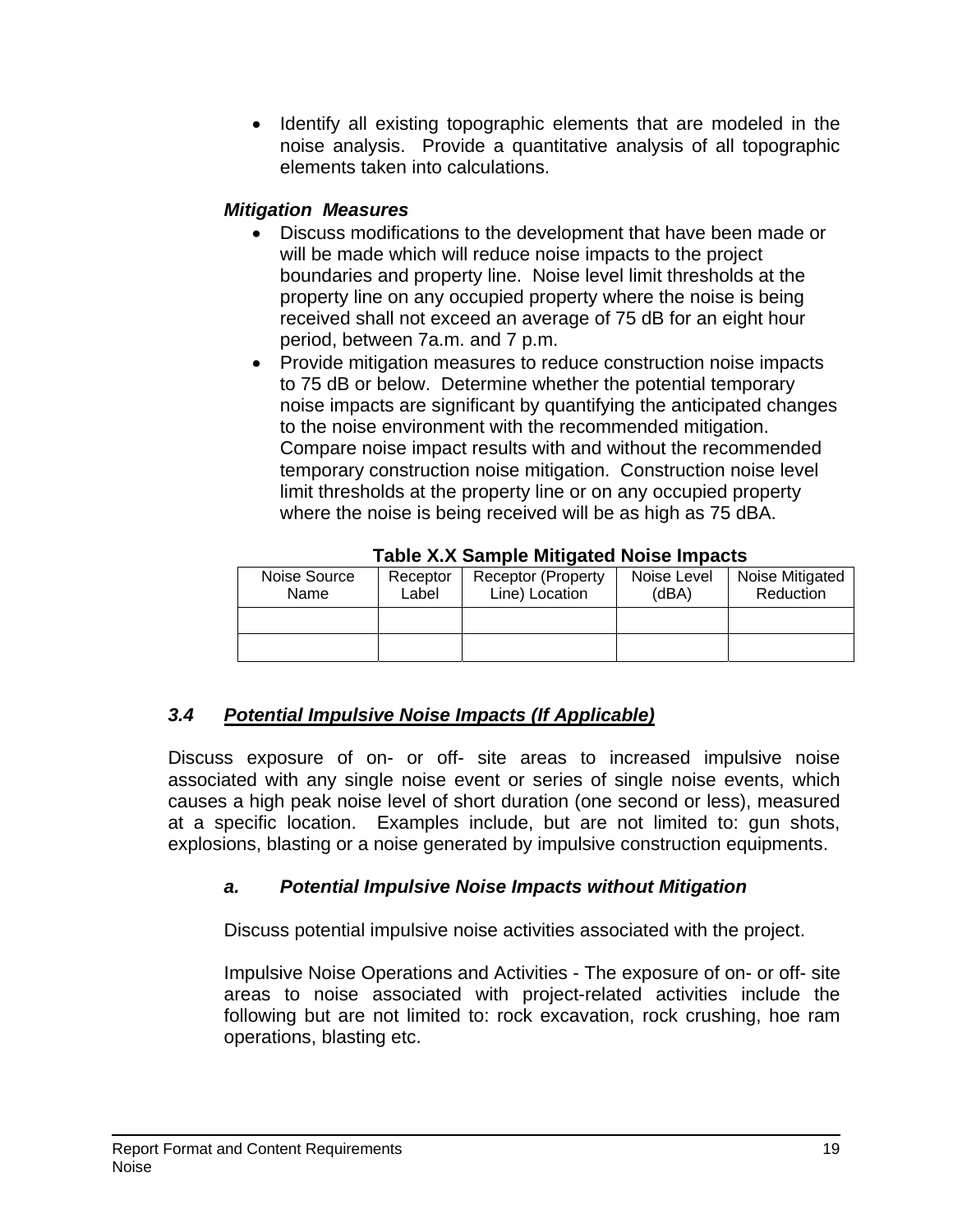# Potential Noise Impact Identification

Model noise receptors relative to the project boundaries and property lines located or any occupied property where noise is being received. Receptors shall be strategically located in areas that will determine worstcase noise impacts. Identify all noise sources, receptor locations, their distance to project property lines and their values.

# *b. Design Considerations and Mitigation Measures*

If potential impulsive noise impacts at the project boundaries/property lines and beyond are determined to be significant, provide the following if applicable:

# *Design Considerations*

- Discuss modifications to the development that have been made or will be made which reduce impulsive noise impacts to the project boundaries and property lines.
- Identify all existing topographic elements that are modeled in the noise analysis. Provide a quantitative analysis of all topographic elements taken into calculations.

# *Mitigation Measures*

- Discuss modifications to the development that have been made or will be made which will reduce the project related impulsive noise impacts to the project boundaries and property line.
- Provide mitigation measures to reduce impulsive noise impacts to less than significant. Determine whether the impulsive noise impacts are significant by quantifying the anticipated changes to the noise environment with the recommended mitigations. Compare noise impact results with and without the recommended noise mitigation measures.

# *3.5 Cumulative or Combined Noise Impacts (If applicable)*

# *a. Potential Combined Noise Impacts*

- Discuss co-location project exposure of on- or off- site areas to increased noise associated with operation of projects including but not limited to; mechanical equipment, pumps, rooftop equipment, condenser units, A/C units, pneumatic equipment, operation related traffic (vehicle movement, engine noise), outdoor human activity in defined limited areas, speakers, bells and chimes.
- Identify cumulative or combined noise impacts from both existing and potential noise impacts. Specify whether the project proposes significant contributions to the existing noise conditions.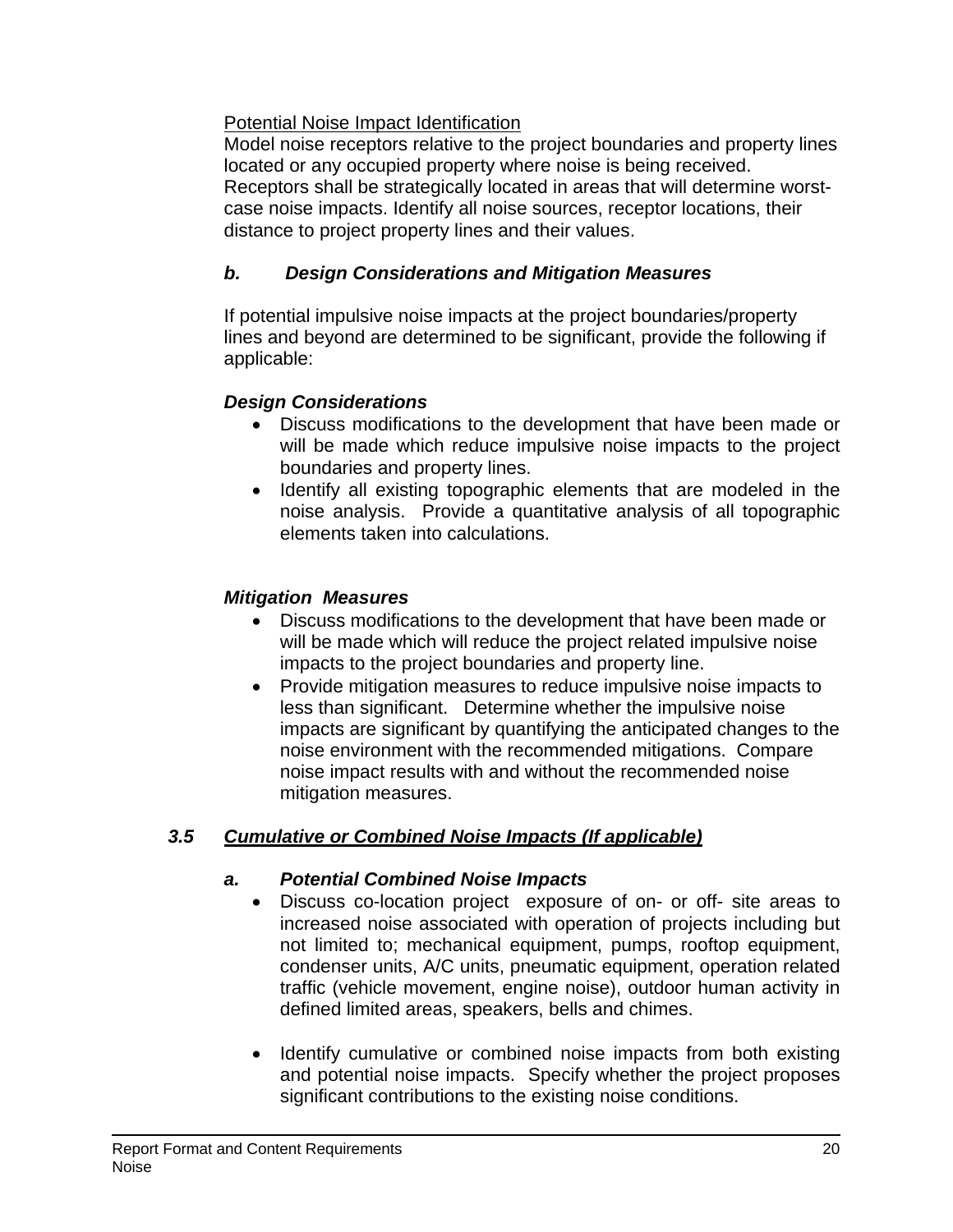| ,,,,,,,,,,,,,,,,,,,,,,,,,,,,, |                |          |            |            |               |
|-------------------------------|----------------|----------|------------|------------|---------------|
| Receptor                      | Receptor       | Noise    | Noise      | Noise      | Cumulative or |
| Label                         | (Property      | Source   | Source     | Source     | Combined      |
|                               | Line) Location | (name) & | $(name)$ & | $(name)$ & | Noise Level   |
|                               |                | Lea      | Lea        | Lea        | Impacts       |
|                               |                |          |            |            |               |
|                               |                |          |            |            |               |
|                               |                |          |            |            |               |

# **Table X.X Sample of Cumulative or Combined Noise Impacts**

# *b. Design Considerations & Mitigation Measures*

# Project Design Considerations

- Identify all existing topographic elements that are modeled in the noise analysis.
- Discuss modifications to the development that have been made or will be made which reduce noise impacts at the project boundaries and property lines.
- Identify all existing topographic elements that are modeled in the noise analysis. Provide a quantitative analysis of all topographic elements taken into calculations.

# Mitigation Measurement Calculations

If the proposed potential noise impacts are determined to have a significant contribution to the existing noise conditions, mitigation measures shall be provided.

• Provide mitigation measures to reduce potential noise impact contributions. Determine whether the potential noise impacts are significant by quantifying the anticipated changes to the noise environment with the recommended mitigation. Compare noise impact results with and without the recommended mitigation. Noise level limit thresholds at the property line will be determined by Section 4.1-Table 2.

# *4.0 4.0 GROUND-BORNE VIBRATION AND NOISE IMPACTS*

### *4.1 Guidelines for the Determination of Significance*

Project implementation will expose the uses listed in Table 4 and 5 to groundborne vibration or noise levels equal to or in excess of the levels shown: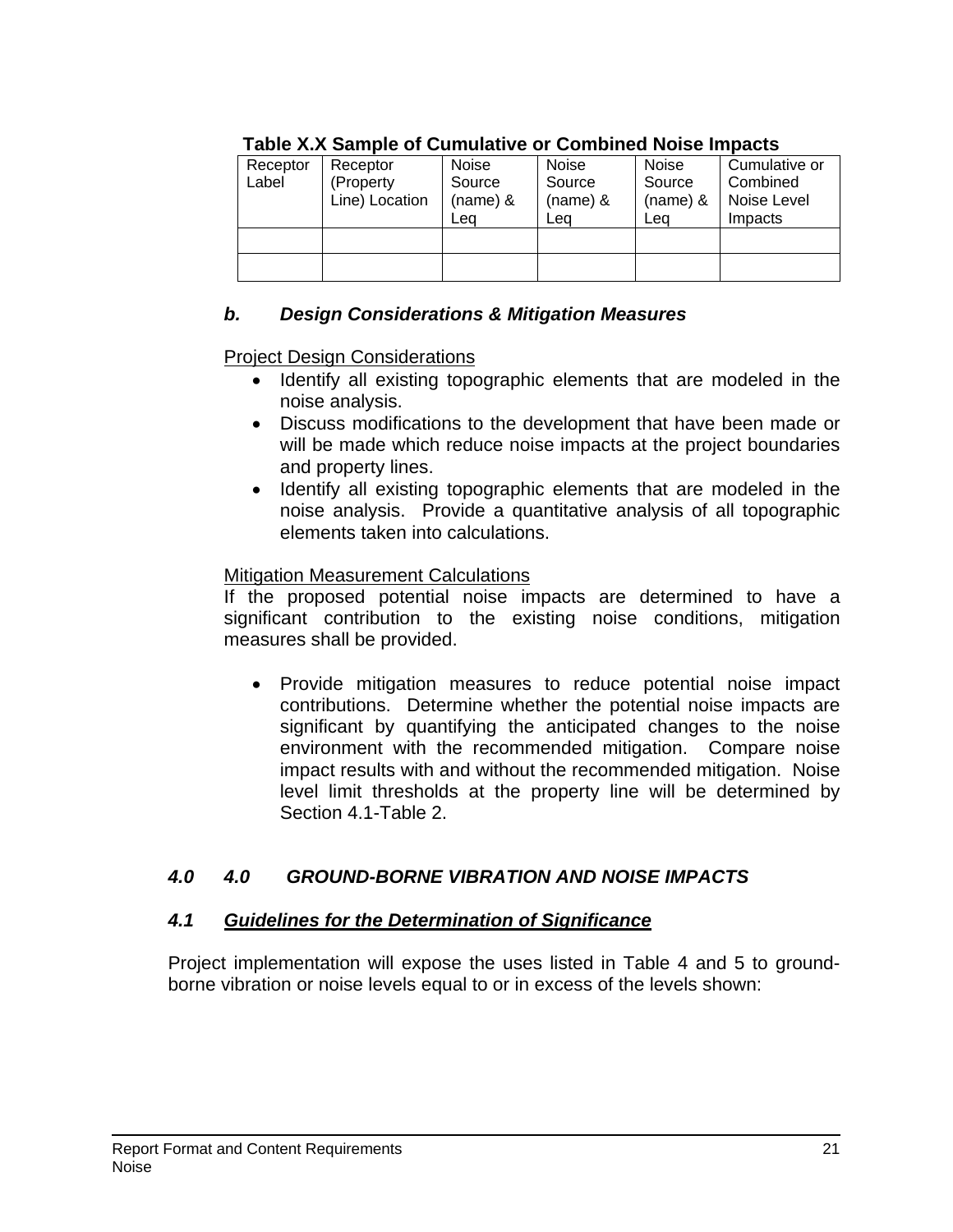#### **Table 4 Guideline for Determining the Significance of Ground-borne Vibration and Noise Impacts**

| <b>Land Use Category</b>                                                                                                                                                     | <b>Ground-Borne Vibration</b><br><b>Impact Levels</b><br>(inches/sec rms) |                                                    | Ground-Borne Noise<br><b>Impact Levels</b><br>(dB re 20 micro Pascals) |                                                    |
|------------------------------------------------------------------------------------------------------------------------------------------------------------------------------|---------------------------------------------------------------------------|----------------------------------------------------|------------------------------------------------------------------------|----------------------------------------------------|
|                                                                                                                                                                              | Frequent<br>Events <sup>1</sup>                                           | Occasional or<br>Infrequent<br>Events <sup>2</sup> | Frequent<br>Events <sup>1</sup>                                        | Occasional or<br>Infrequent<br>Events <sup>2</sup> |
| Category 1: Buildings where low<br>ambient vibration is essential for<br>interior operations. (research &<br>manufacturing facilities with<br>special vibration constraints) | 0.0018 <sup>3</sup>                                                       | 0.0018 <sup>3</sup>                                | <b>Not</b><br>applicabl<br>$e^5$                                       | <b>Not</b><br>applicable <sup>5</sup>              |
| Category 2: Residences and<br>buildings where people normally<br>sleep. (hotels, hospitals,<br>residences, & other sleeping<br>facilities)                                   | 0.0040                                                                    | 0.010                                              | 35 dBA                                                                 | 43 dBA                                             |
| Category 3: Institutional land<br>uses with primarily daytime use.<br>(schools, churches, libraries,<br>other institutions, & quiet offices)                                 | 0.0056                                                                    | 0.014                                              | $40$ dBA                                                               | 48 dBA                                             |

Source: U.S Department of Transportation, Federal Transit Administration, "Transit Noise and Vibration Impact Assessment," May 2006.

#### **Notes to Table 4:**

- 1. "Frequent Events" is defined as more than 70 vibration events per day. Most rapid transit projects fall into this category.
- 2. "Occasional or Infrequent Events" are defined as fewer than 70 vibration events per day. This combined category includes most commuter rail systems.
- 3. This criterion limit is based on levels that are acceptable for most moderately sensitive equipment such as optical microscopes. Vibration sensitive manufacturing or research will require detailed evaluation to define acceptable vibration levels. Ensuring lower vibration levels in a building often requires special design of the HVAC systems and stiffened floors.
- 4. Vibration-sensitive equipment is not sensitive to ground-borne noise.
- 5. There are some buildings, such as concert halls, TV and recording studios, and theaters that can be very sensitive to vibration and noise but do not fit into any of the three categories. Table 5 gives criteria for acceptable levels of ground-borne vibration and noise for these various types of special uses.
- 6. For Categories 2 and 3 with occupied facilities, isolated events such as blasting are significant when the peak particle velocity (PPV) exceeds one inch per second. Non-transportation vibration sources such as impact pile drivers or hydraulic breakers are significant when their PPV exceeds 0.1 inch per second. More specific criteria for structures and potential annoyance were developed by Caltrans (2004) and will be used to evaluate these continuous or transient sources in San Diego County.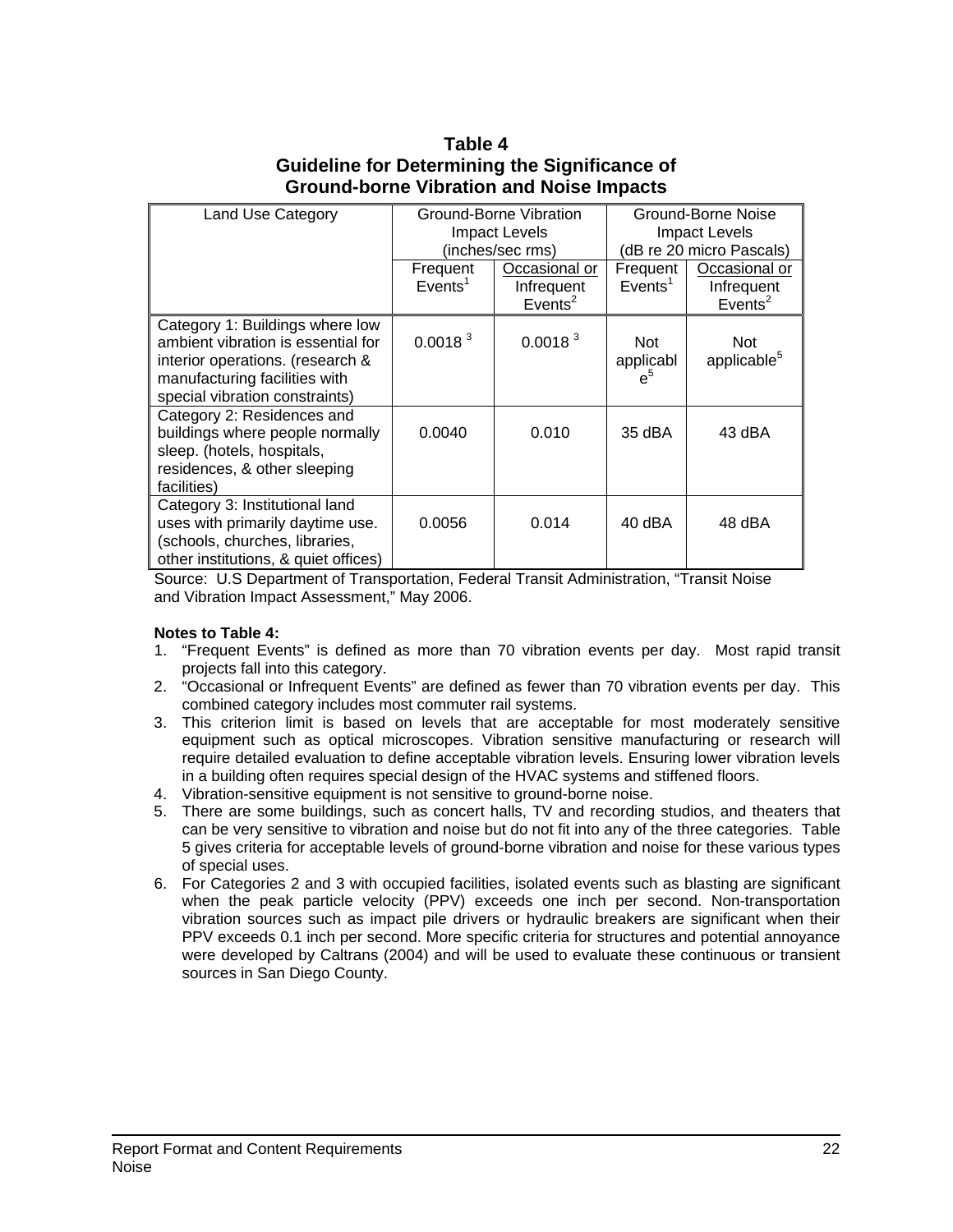### **Table 5 Guideline for Determining the Significance of Ground-Borne Vibration and Noise Impacts for Special Buildings**

| Type of Building or Room                                   | Ground-Borne Vibration<br><b>Impact Levels</b><br>(inches/sec rms) |                                                    | Ground-Borne Noise<br><b>Impact Levels</b><br>(dB re 20 micro Pascals) |                                                    |
|------------------------------------------------------------|--------------------------------------------------------------------|----------------------------------------------------|------------------------------------------------------------------------|----------------------------------------------------|
|                                                            | Frequent<br>$E$ vents <sup>1</sup>                                 | Occasional or<br>Infrequent<br>Events <sup>2</sup> | Frequent<br>Events <sup>1</sup>                                        | Occasional or<br>Infrequent<br>Events <sup>2</sup> |
| Concert Halls, TV Studios, and<br><b>Recording Studios</b> | 0.0018                                                             | 0.0018                                             | 25dBA                                                                  | 25dBA                                              |
| Auditoriums                                                | 0.0040                                                             | 0.010                                              | 30 dBA                                                                 | 38 dBA                                             |
| <b>Theaters</b>                                            | 0.0040                                                             | 0.010                                              | 35 dBA                                                                 | 43 dBA                                             |

Source: U.S Department of Transportation, Federal Transit Administration, "Transit Noise and Vibration Impact Assessment," May 2006.

#### **Notes to Table 5:**

- 1. "Frequent Events" is defined as more than 70 vibration events per day. Most rapid transit projects fall into this category.
- 2. "Occasional or Infrequent Events" are defined as fewer than 70 vibration events per day. This combined category includes most commuter rail systems.
- 3. If the building will rarely be occupied when the trains are operating, there is no need to consider impact.
- 4. For historic buildings and ruins, the allowable upper limit for continuous vibration to structures is identified to be 0.056 inches/second rms. Transient conditions (single-event) would be limited to approximately twice the continuous acceptable value.

### *4.2 Potential & Mitigated Noise Impacts*

Determine worst case vibration and/or noise impacts to the proposed project. If impacts are considered significant, provide mitigation measures to ensure project is in compliance with County Standards.

This section shall discuss and identify significant impacts resulting from groundborne vibration and noise impacts. For each significant impact, determine if the mitigation measures have reduced the significance level to an acceptable and feasible level in accordance with the stated Significance Guidelines.

### *5.0 SUMMARY OF PROJECT IMPACTS, DESIGN CONSIDERATIONS, NOISE MITIGATION & CONCLUSIONS*

This section shall provide a brief text summary of project noise impacts and mitigation.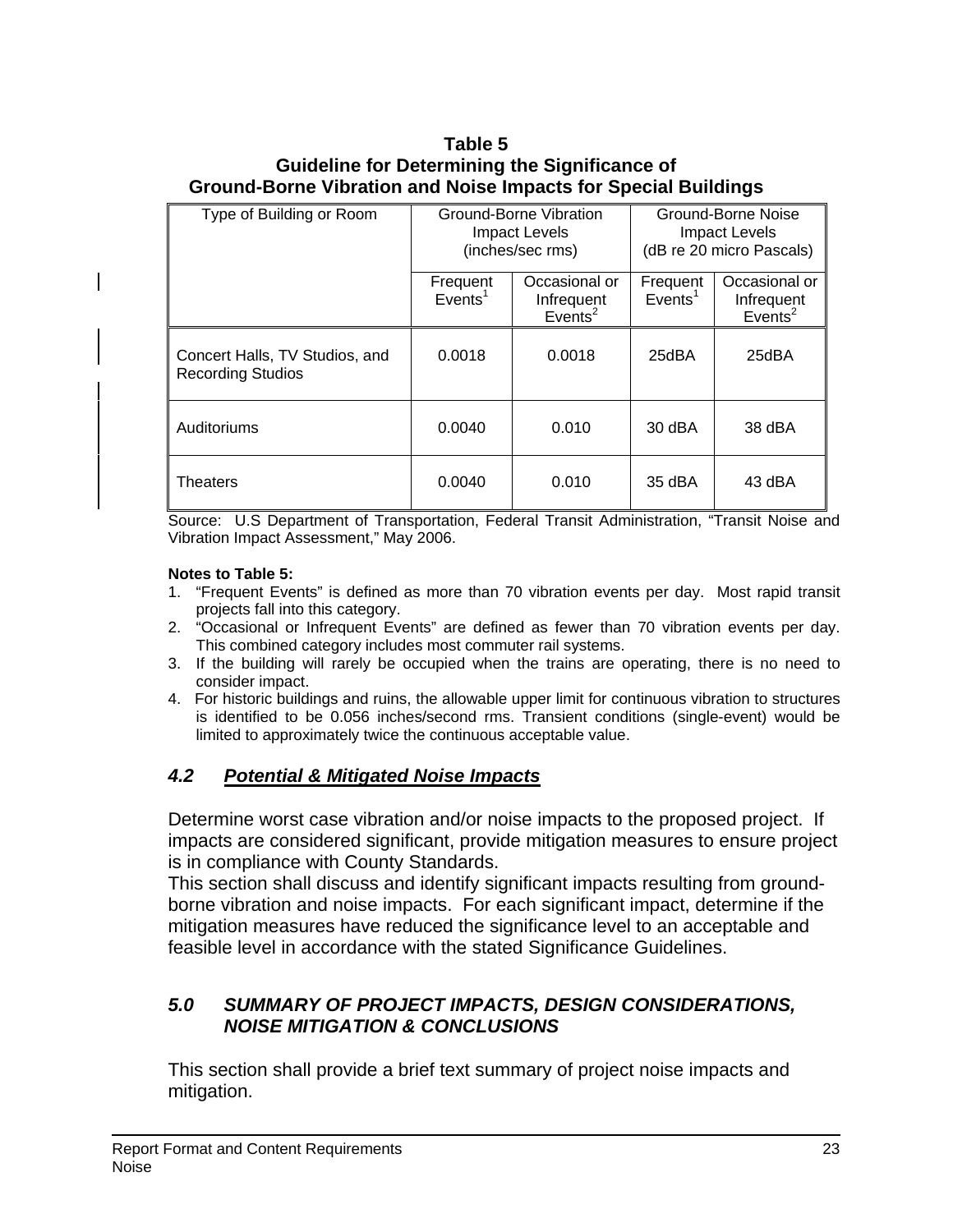# *6.0 CERTIFICATION*

This section shall provide a list of preparers, persons and organizations involved with the noise assessment. A signature from an approved County Consultant shall be provided as project certification.

### *FIGURES, EXHIBITS & ILLUSTRATIONS (11"x17" sized sheet shall be utilized if 8"x 11" illustrations are unclear)*

*Identify Project Location Identify NSLUs & Receptor Locations Identify All Noise Sources Identify All Design Considerations and Recommended Mitigation Measures (If Applicable) Identify Potential CNEL Noise contours without proposed project* 

# *APPENDICES*

*References Sound Modeling Application Input/Output Data Mechanical Equipment Manufacturer Specifications*